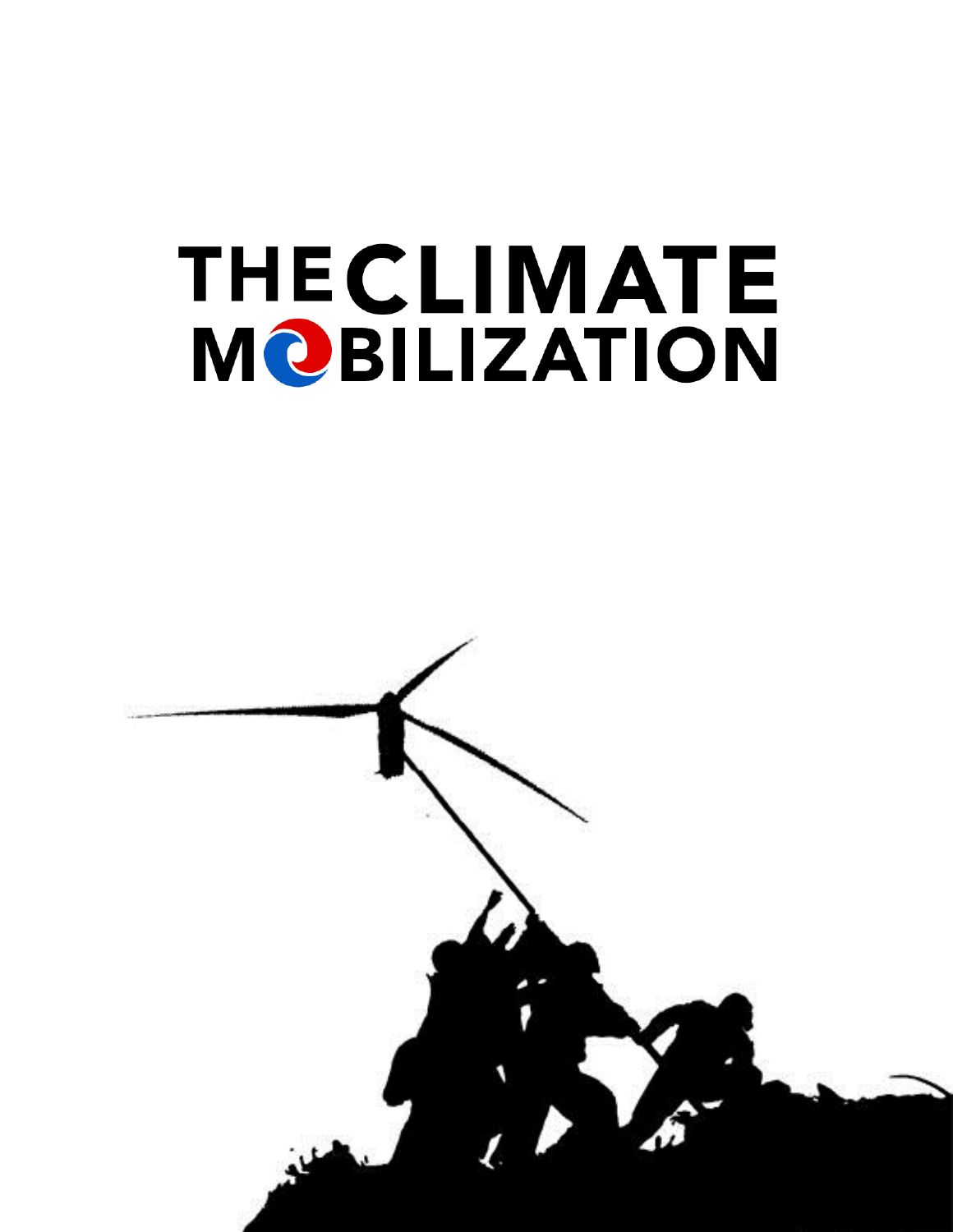# Rising to the Challenge of Our Time, Together

By Margaret Klein with Ezra Silk

 Climate change presents us each with a fundamental choice. Will we watch passively as our climate and our civilization collapse around us? Or will we mobilize and fight back? To avoid total catastrophe, the United States must respond on a scale comparable only to the World War II home-front mobilization. At present, this is politically impossible. In order for such a mobilization to occur, a social movement must first fundamentally alter the political landscape.

 This paper introduces The Climate Mobilization, a political platform and social movement strategy. The Pledge to Mobilize is an organizing tool that can facilitate a collective awakening. Signers pledge their support to political candidates who have signed the Pledge and, in doing so, publicly supported the Climate Mobilization platform. The Pledge calls on the federal government to commence a five-year Climate Mobilization that both cuts American carbon emissions by at least 25 percent per year for five years and creates <sup>a</sup> Climate Mobilization Corps, tens of millions strong, to lead the transition to post-carbon energy and agricultural systems and implement adaptation and mitigation measures. It also demands that the U.S. pressure other nations, through nonviolent economic and diplomatic measures, to inaugurate similar climate mobilizations.

 The Pledge provides structure to an issue that can be overwhelmingly complex and calls on individuals to mobilize their skills, creativity and networks in unique ways. The Pledge does not spread online, but rather from person to person, often in the context of existing relationships. This has the power to bring climate change into living rooms across America, and to the forefront of the national conversation. Variations of the Pledge will launch in other countries, providing a bridge between the hyper-local, the national and the global. The Pledge to Mobilize empowers each of us to rise to the challenge of our time.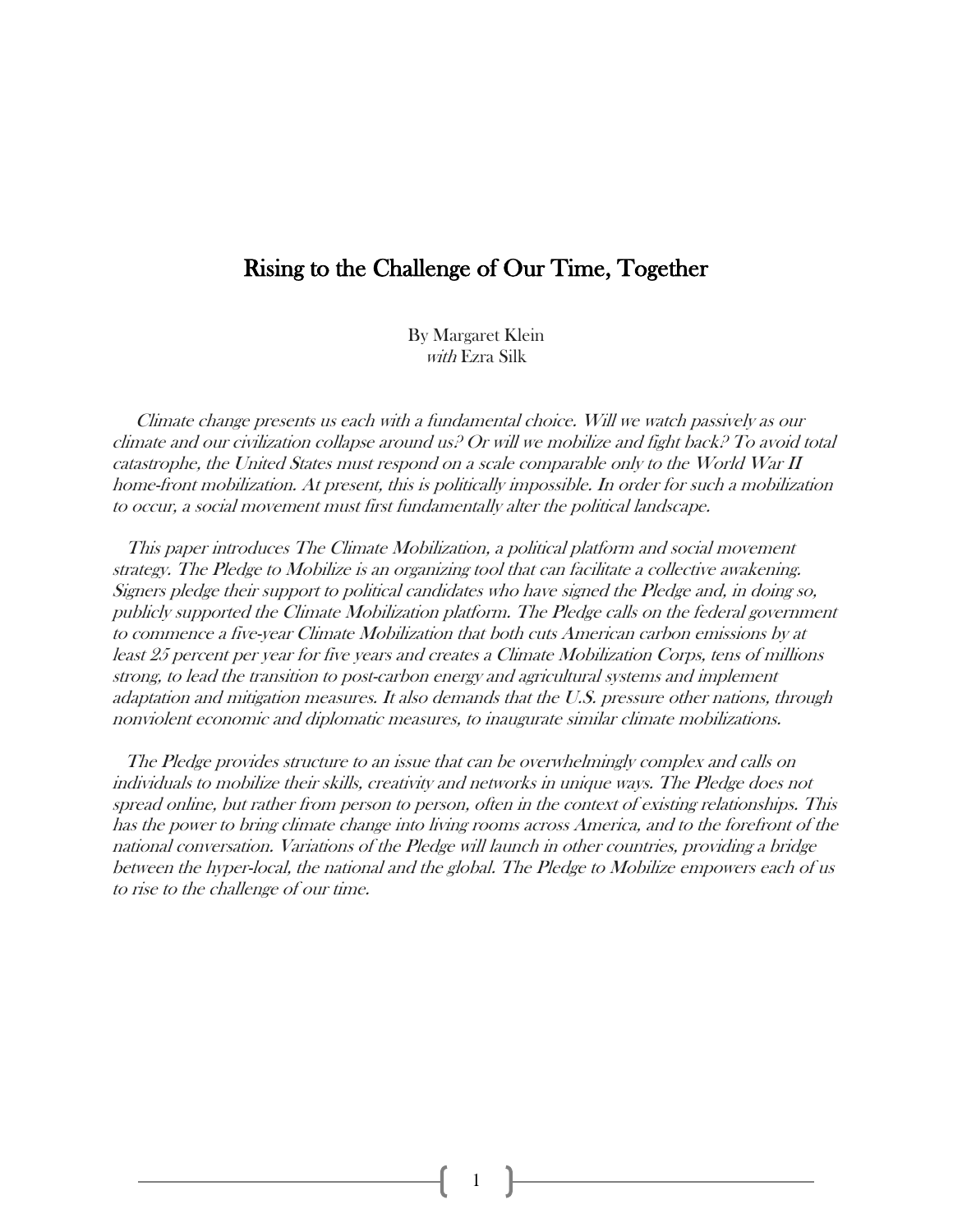#### Marching Towards Catastrophe

The climate is changing. The earth has warmed  $1.5\textdegree F$  since the industrial revolution, and human emissions of greenhouse gases are the predominant cause. <sup>1</sup> The Nobel Peace Prize-winning Intergovernmental Panel on Climate Change projects that if carbon dioxide emissions continue their unrestricted growth, the earth will warm between  $3.6^{\circ}$ F to  $10.8^{\circ}$ F by  $2100^{\circ}$ . These may seem like relatively small temperature increases, but they are enough to cause the extinction of 18% to 37% of the species on Earth and to end the Holocene, the 12,000-year geological era that facilitated the development of civilization.<sup>3</sup>

Business as usual is ending. It's easy to think that we exist outside the natural world, but our global food and energy infrastructure — the foundation of the complex system that we call civilization — is utterly dependent on natural resource abundance and climatic stability. Ecological strains much milder than the climate crisis have caused past societies to completely collapse.<sup>4</sup> Droughts, floods, severe weather, wildfires, invasive species, and vector-borne disease are already damaging agriculture and infrastructure, and creating tens of millions of displaced people.<sup>5</sup> These harsh climatic conditions, as well as a historic oil price shock, have sent food prices skyrocketing.<sup>67</sup> Food price spikes in 2008 and 2011 almost certainly contributed to the successive waves of civil unrest that have recently swept the globe, toppling governments and unleashing violent sectarian tensions.<sup>8</sup>

 The arrangements that we rely on are unraveling. In the estimation of the U.K. government's chief scientist, humans face a "perfect storm" of energy, food and water crises by 2030. These crises will be severely exacerbated by rapid climate change. This gathering storm, driven by the explosive growth of populations and economic activity, is homing in on our shoreline. California languishes amidst a historic drought. Superstorm Sandy floods the New York City subway system. The price of gasoline hovers around \$3.50. Climatologist James Hansen, the former head of the NASA Goddard Institute for Space Studies, describes the climate crisis in the starkest terms:

Planet Earth, creation, the world in which civilization developed, the world with climate patterns that we know and stable shorelines, is in imminent peril. The urgency of the situation crystallized only in the past few years…The startling conclusion is that continued exploitation of all fossil fuels on Earth threatens not only the other millions of species on the planet, but also the survival of humanity itself — and the timetable is shorter than we thought.<sup>10</sup>

 American leadership is failing. In the face of this unprecedented danger, the United States government is paralyzed. The majority of our elected representatives live in a trance of denial, narcissism and complacency. Domestically, the U.S. has failed to place a price on carbon emissions or even end billion-dollar annual subsidies to the big oil companies. As taxpayers, we are subsidizing the destruction of the climate that biologically sustains us. In international negotiations, the United States has modeled how to delay action by shirking responsibility and blaming others. In 2001, our country abandoned the Kyoto Protocol — the only binding international treaty on emissions reductions ever passed — providing cover for Australia and Canada to opt out of the treaty, as well. Today, more than 25 years after Hansen's groundbreaking discussion of the greenhouse effect in the Senate chambers, no binding international treaty limits global emissions. <sup>11</sup>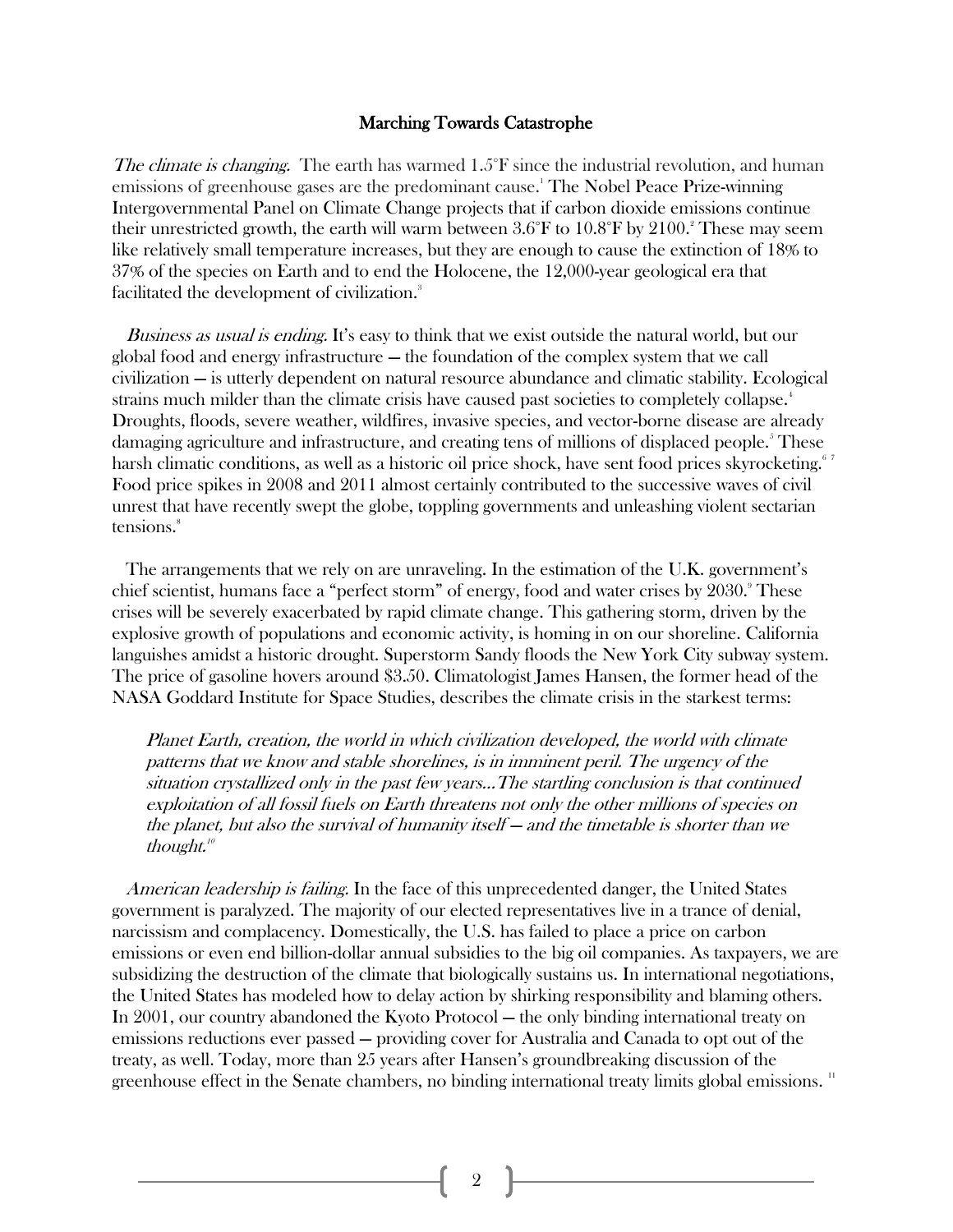Our country is becoming a pariah on the international stage. Our leaders have justified their obstruction by contending that "the American way of life is not negotiable."<sup>12</sup> But responding forcefully to climate change is our only chance to preserve the best aspects of the American tradition. Throughout our history, Americans have treasured our country's remarkable record of social stability and political freedom. But climate change and resource exhaustion is already damaging those ideals. Instead of confronting the climate crisis head-on, the state, facing a crisis of legitimacy, is launching unconstitutional assaults on whistleblowers, journalists and the American public, at large. We must realize that the logical endpoint of our current energy regime, which increasingly benefits only a small fraction of the global population, is a future of tyranny, catastrophic social breakdown and unprecedented human suffering.

The future is in our hands. And so the fate of humanity falls to us. As our leaders delay and prevaricate, will we continue to watch passively as civilization unravels? Or will we build a social movement, reclaim our fallen democracy and mobilize our society to fight climate change? The decisions we make in the coming months and years are of momentous consequence for the fate of humanity and the natural world. We must rise to the challenge of our time, together.

#### The Mobilization Imperative

We have done it before. The Axis powers posed an existential threat to the United States, but Americans denied this threat for years, imagining that we could stay out of the war. Pearl Harbor shattered our collective denial, and woke America up to the truth that we were in terrible danger and had to mobilize immediately. Under the leadership of President Franklin Roosevelt, we did so — with stunning success.

 Twelve years after World War II, as part of an official US Army history of the war, Elberton Smith described the mobilization that allowed the Allies to prevail:

The task of harnessing a nation's economic potential for war has come to be known as "economic mobilization." Its basic purpose is to insure the procurement of finished munitions — the sum total of equipment, supplies, and services required by the armed forces — while at the same time supplying the essential needs of the civilian economy. The demands of modern technological warfare, when suddenly thrust upon a nation lacking the specific equipment for war, are so novel, so complex, and of such magnitude that their fulfillment requires a nationwide industrial and social revolution. Such a revolution does not automatically "occur" when a nation goes to war. It must be planned, directed, and carried out in a manner which will accomplish its objectives with a minimum of hardship and dislocation. 13

 This "industrial and social revolution" that the U.S. underwent after Pearl Harbor was staggering. Conservative business titans joined in common cause with labor leaders and liberal bureaucrats after ten years of bitter acrimony over the New Deal — to redirect and refocus America's industrial might against the Nazis. Factories rapidly shifted from producing consumer goods to producing tanks, guns and planes, shattering all historical records for war production. Scientists and universities pumped out research on behalf of the war effort — leading to huge technological and intellectual breakthroughs. Young men sacrificed their lives fighting for their country. Women worked in factories and planted "victory gardens" that supplied 40% of America's vegetables during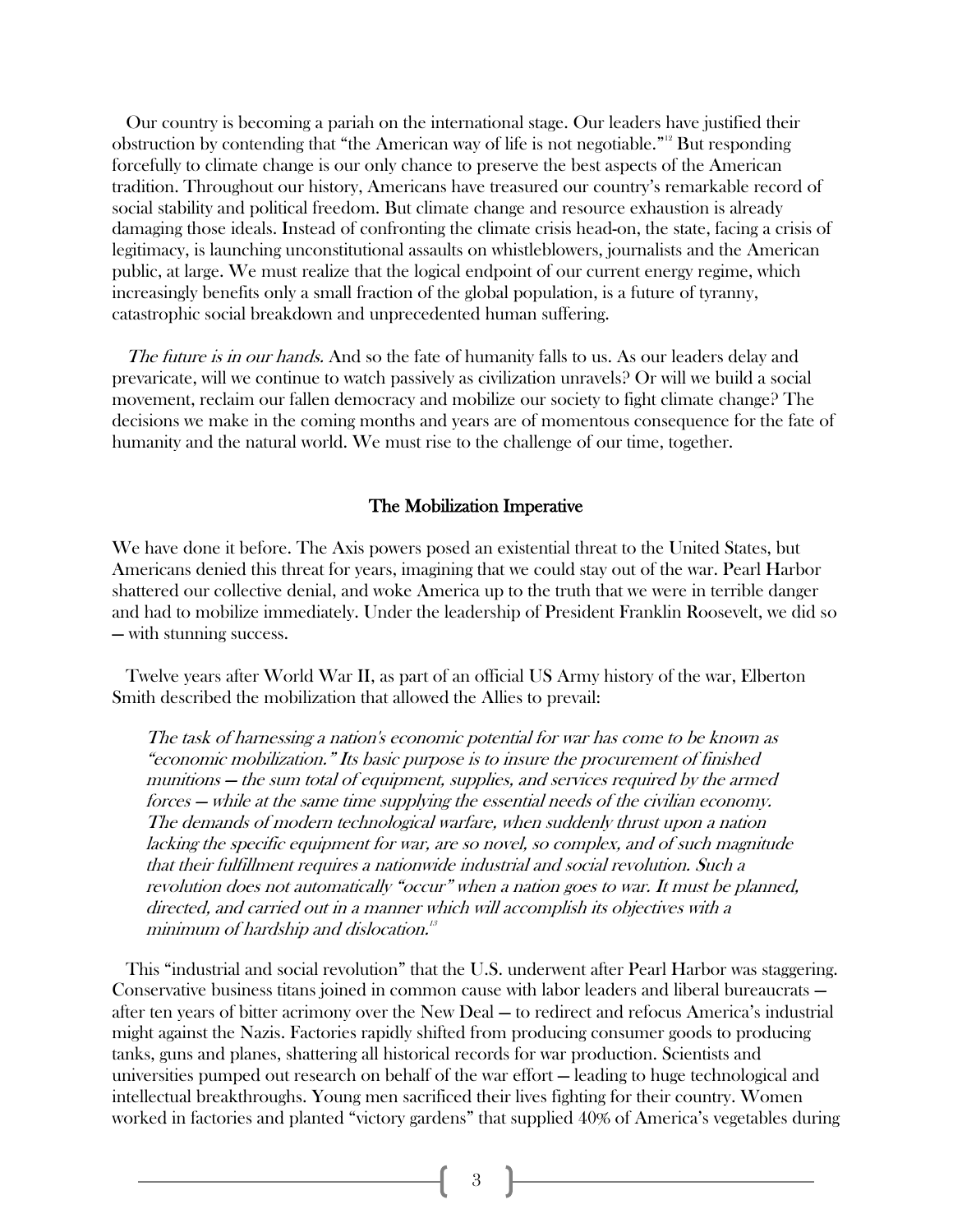the war. More than 10% of the population relocated, often across state lines, in order to find a "war job." <sup>14</sup> All hands were on deck. All Americans worked toward a common purpose.

 This is precisely the level of focus, cooperation and planning that we need if we are to counter the destructive force of climate change. Smith's comments regarding the novelty, complexity, and magnitude of the demands of modern warfare absolutely apply to the challenge posed by the climate crisis. The conclusion that the United States must mount a WWII-level mobilization to protect ourselves from climate change has support from top scientists, environmental analysts and even national politicians.<sup>15</sup>

 A Climate Mobilization would allow our country "to adapt to what we can't avoid, and avoid what we can't adapt to."<sup>16</sup> As in World War II, all Americans would contribute. Industry would transform to maximize energy efficiency and to produce the hardware needed for our post-carbon energy infrastructure. Universities would research methods to improve existing renewable and post-carbon energy technologies, increase energy efficiency, and maximize the resilience of our energy, transportation and agricultural systems, in anticipation of the coming ecological disasters. Farmers would bind massive quantities of carbon into the soil and learn to implement techniques that are more resistant to floods, droughts and invasive species. Existing government agencies, including the military, would shift their focus toward this super-ordinate goal. Citizens would plant trees, reduce energy use at home and take part in community adaptation and mitigation projects. We would grow community gardens, install solar panels and prepare low-lying areas for increased flooding. We would build bike lanes and paint roofs white to mitigate the summer heat that grows more relentless each year.

 But how do we get there? A society-wide mobilization requires, at minimum, the consent and cooperation of the population. In 1941, Americans were staunchly isolationist, hoping and imagining that it might be possible to avoid the war. The surprise attack at Pearl Harbor, which decimated much of our naval fleet, changed the mood of the country. Isolationism evaporated overnight and Americans threw themselves behind the war effort.

 Various writers have held out hope that a catastrophic natural disaster will be the Pearl Harbor of climate change. Yet we have already been struck by Hurricane Katrina and Hurricane Sandy, and ravaged by wildfires in Colorado and droughts across California and the Midwest. No spontaneous awakening has occurred. It is up to us to rise to the challenge of our time. Although the government must coordinate the mobilization, the social momentum needed to drive the mobilization onto the agenda will not originate in Washington. Those of us who grasp the extent, immediacy and horror of the threat must build a social movement that wakes Americans up to the necessity of an immediate climate mobilization.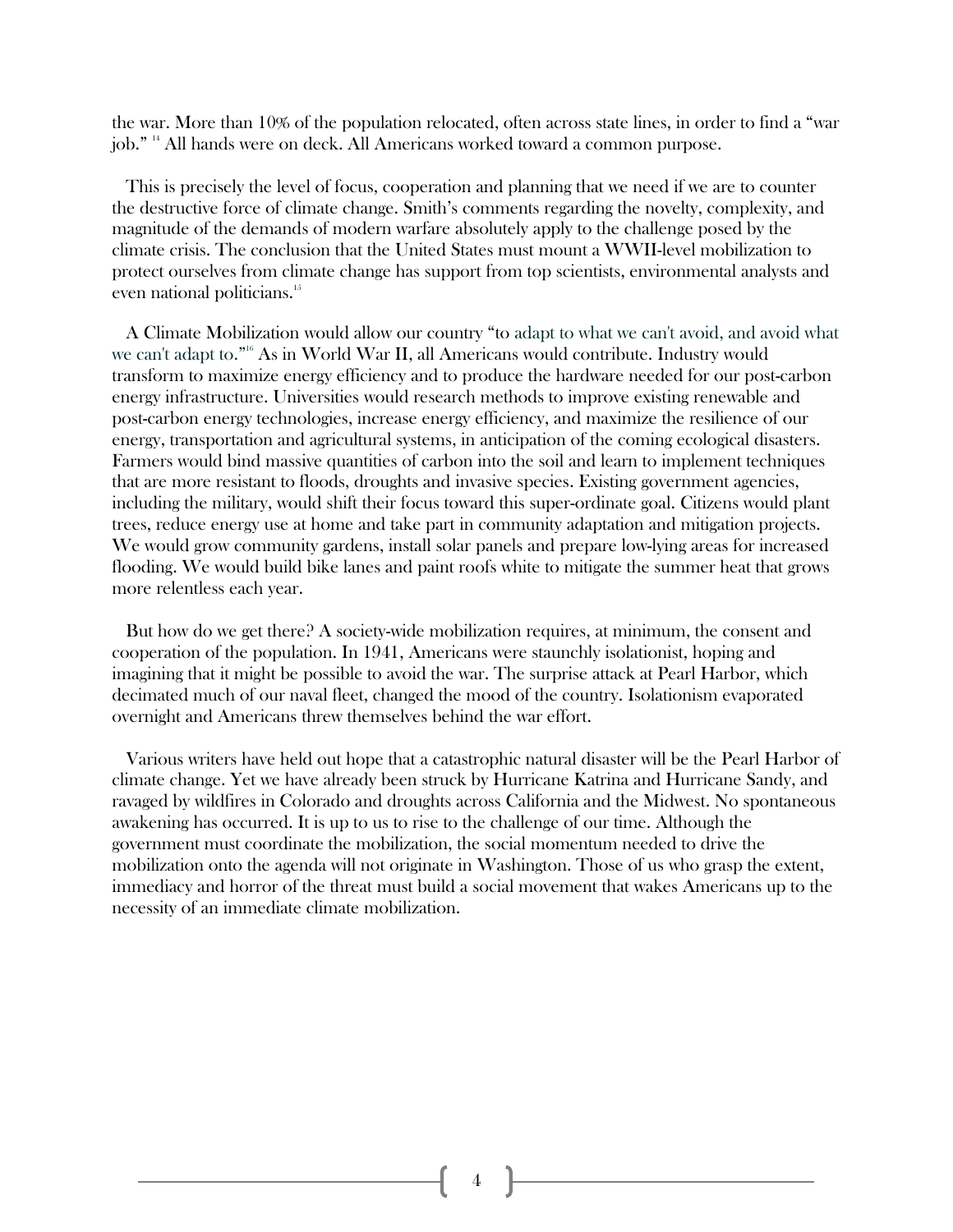# The Pledge to Mobilize

The Pledge to Mobilize is an unblinking declaration of reality, and a platform for a social movement. It is a tool for spreading the frightening truth of climate change from person to person, as well as a means to reclaim our democracy. Wielding the pledge, citizens can demand that elected officials both acknowledge the scope of the climate crisis and mobilize to fight it accordingly. The Pledge states:

Climate change is already causing immense human suffering as well as untold damage to the natural world. It threatens the collapse of global civilization within this century. Preventing the worst effects of this gathering crisis is the great moral imperative of our time. This mission must be our nation's preeminent priority.

I call on the United States federal government to commence a five-year mobilization to preserve a climate that is safe, stable and supportive of human civilization. This nonviolent campaign will be waged on a scale comparable to the American World War II mobilization. It will be carried out in accordance with the United States Constitution, and will guarantee that the essential needs of the civilian economy are met throughout this time of transition.

The federal government shall:

§ Enact policy programs that both reduce national carbon emissions by at least 25 percent each year for five consecutive years and ensure that the United States does not emit more than its fair share of the remaining fossil fuel carbon budget.\*

§ Create a Climate Mobilization Corps, tens of millions strong, which will implement adaptation measures and rapidly expand our post-carbon energy infrastructure and agricultural systems.

§ Exert international diplomatic and economic pressure to enlist allied nations in this heroic fight against social, economic and environmental chaos.

I will:

§ Donate time and money exclusively to political candidates on the local, state and national level who have signed this pledge.

§ Vote for candidates who have signed this pledge over those who have not.

§ Mobilize my skills, resources and networks to spread the stark truth of climate change and the hope of this pledge to others.

\_\_\_\_\_\_\_\_\_\_\_\_\_\_\_\_\_\_\_\_\_\_\_\_\_\_\_\_\_\_\_\_\_\_\_\_\_\_\_\_\_\_\_\_\_\_\_\_\_\_\_\_\_\_\_\_\_\_\_\_\_\_\_\_\_\_\_\_\_\_\_

\* "Fair share" is defined as a percentage of the post-2013 global carbon budget no greater than our share of global population on Jan. 1, 2014. This translates to roughly 4.5%, or 5.4 billion tons, of the post-2013 global carbon budget, which is approximately 120 billion tons of fossil fuel carbon emissions, according t[o Hansen,](http://www.plosone.org/article/info%3Adoi%2F10.1371%2Fjournal.pone.0081648) et al. (2013).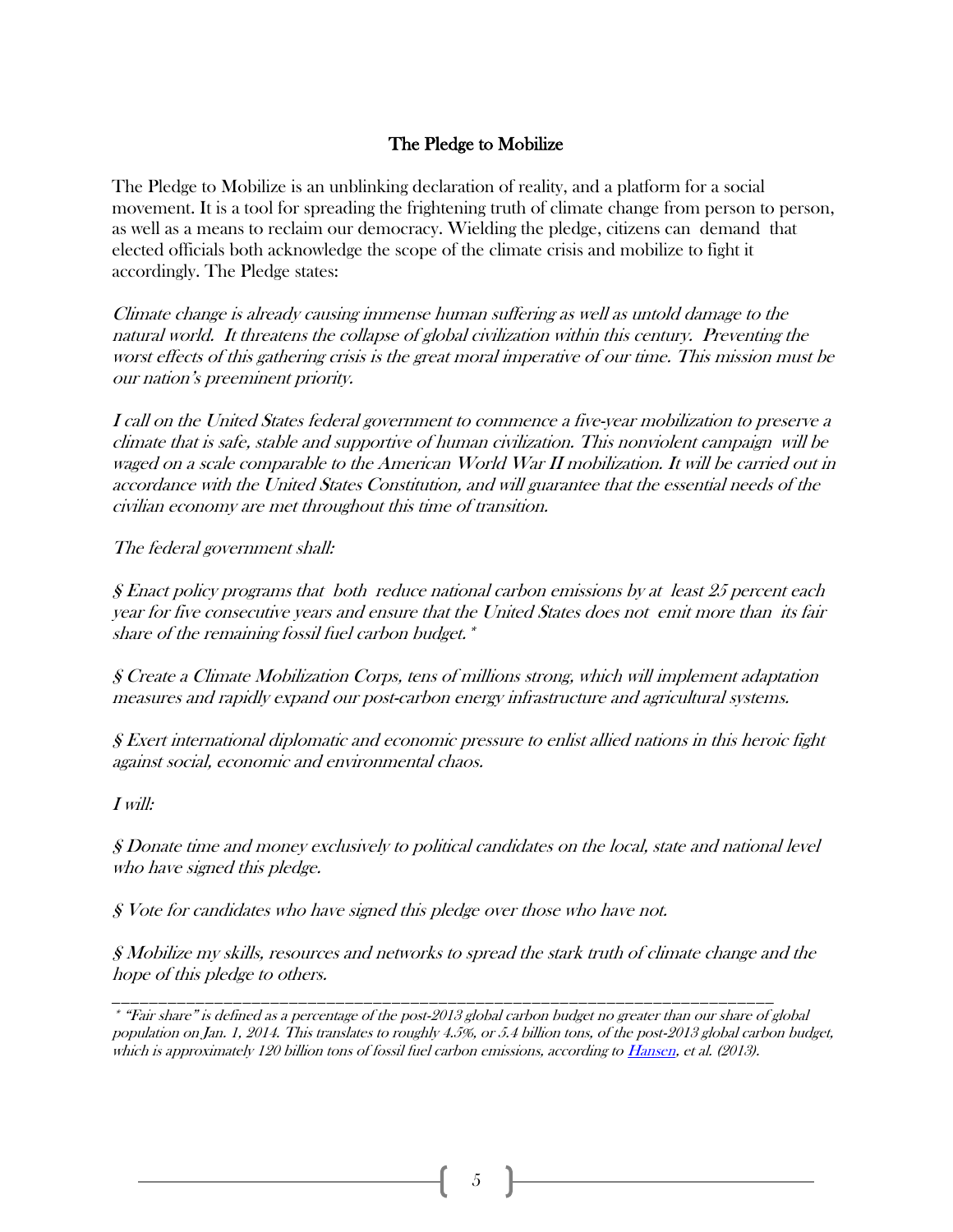#### Mobilizing Individuals and Communities

The Pledge to Mobilize is designed to spread in a unique way. An individual will not be able take the Pledge online  $-$  it can only be taken *in person*, and it must be given by someone who has *already signed* it. This requirement will create new ways of interacting around climate change. The Pledge signer will combine the roles of teacher, mentor and missionary.<sup>17</sup> Those who sign the Pledge will approach people they respect and care for, and invite them to sign. When friends and family are dubious, the Pledge signer will engage them in an educational process about the stark reality of the ecological crisis, encouraging them to read articles, watch videos, and attend meetings about climate change. This process is designed to repeatedly disrupt the culture of silence and willful ignorance that allows us as individuals and as a society to minimize and ignore the growing climate crisis.

 Though the Pledge must be taken in person, its spread will be registered and tracked through the Climate Mobilization website, which is currently in development. This will allow signers to monitor how many people they have recruited to sign the Pledge, both directly and indirectly.

 One of the Pledge's primary strategic virtues is its flexibility. We hope that signers will use their creative instincts and unique skills to spread the Pledge. Signers can host events at their homes, or in the community. Using Meetup.com, signers can organize local lectures and discussions about the climate crisis and the Climate Mobilization. Religious people can spread the Pledge in their communities of worship, and climate educators can offer the Pledge after their presentations. The Climate Mobilization can have booths at farmers' markets, staffed by Pledge signers, who will offer frank conversation about climate change, the need for a mobilization and the Pledge as a tool to get us there.

 The Pledge to Mobilize is a platform for a collective awakening. It is a platform on which conversations can be initiated and the cultural consensus of denial and passivity can be transformed into a culture that expects active engagement from every individual in response to the climate emergency. It does not preclude the use of other tactics, including demonstrations, lawsuits, Internet memes and local adaptation measures. On the contrary, we hope that signing the Pledge can serve as a launching pad to further engagement. Online discussion forums, as well as local groups, will serve as places where Pledge signers can develop creative, humane ways to respond to the unfolding crisis. For example, Pledge signers could combine political demonstration with direct relief in areas hard-hit by storms; coordinate social media campaigns to pressure journalists to cover climate change with greater seriousness; or plant community victory gardens. Once people pledge to mobilize, they will find myriad ways to effectively channel their energy and talents.

#### Successful Movements Fight Denial and Show the Way Forward

In the face of political paralysis, many environmental groups have invoked the Civil Rights movement and resorted to tactics of protest and civil disobedience in opposition to fossil fuel infrastructure projects. Although these admirable and heroic efforts have led to significant victories and captured the imagination of many young people, they have not yet succeeded in mobilizing the country for immediate action.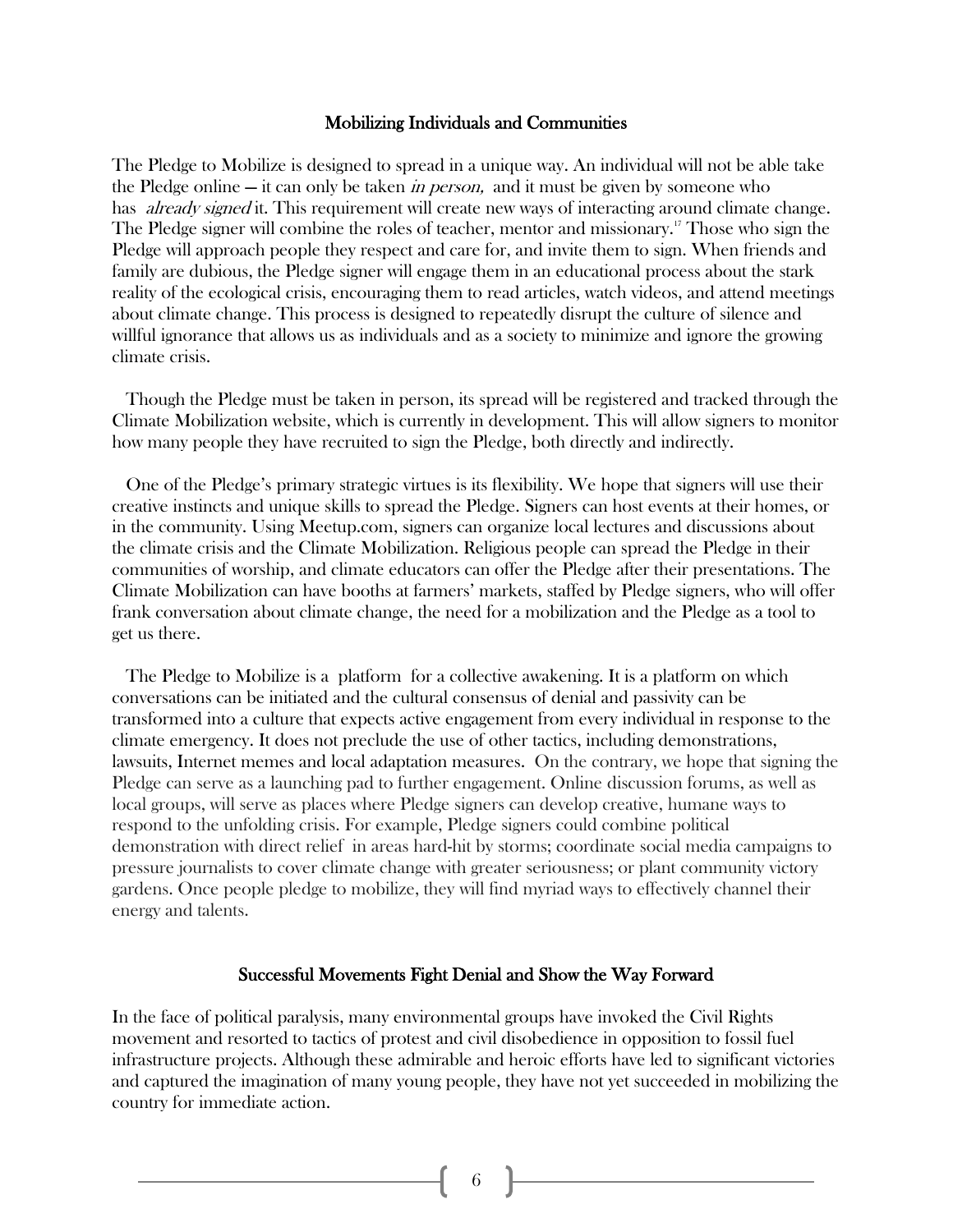Civil disobedience was a powerful tactic because it fought denial of a terrible status quo *while* simultaneously demonstrating the solution. Before the Civil Rights Movement, the majority of white Americans minimized and ignored the brutality of the Jim Crow South. This consensus of denial was facilitated through racist beliefs, such as the idea that African-Americans were violent and needed to be controlled. When African Americans sat at "whites only" lunch counters, they courageously withstood slurs and violence. These confrontations, which were televised nationally, demonstrated the protestors' dignity and restraint while highlighting the brutality of segregation, striking repeated blows against the culture of racist denial.<sup>18</sup> Through these acts, African-American protesters also initiated the process of racial integration and equality. White protestors bolstered these efforts by demonstrating a different way of relating to African-Americans — as equals and allies.<sup>19</sup>

 Inventor Buckminster Fuller wrote, "You never change things by fighting the existing reality. To change something, build a new model that makes the existing model obsolete." The Civil Rights activists demonstrated the need to make the Jim Crow system obsolete, while enacting the new way of life — integration and equality — that could replace it. White Americans could no longer pretend that race relations did not concern them. They were given a choice between the brutal past and a future that, because of civil disobedience, they could begin to visualize.

 So far, civil disobedience, protests and the popular approach of "climate change education" have not offered a clear way forward for the individual or society. When confronted with a huge, complex problem that appears to have no solution, most people feel terror and helplessness, and unconsciously insulate themselves with a variety of defensive techniques, including willful ignorance, numbing, repression, denial, and demonization of the messenger.<sup>20</sup> When information about the climate crisis is not paired with ways that individuals can participate in heroic *and* effective political action, many of us feel helpless and overwhelmed, and fail to integrate the startling reality of climate change into our everyday lives.

What happens if — rather than continuing its *tactics* — we adopt the deeper lessons of the Civil Rights movement? What if we build a movement around the knowledge that atrocities persist because people ignore and deny them; that people of conscience must fight this consensus of denial emotionally as well as intellectually; and that the solution — a clear, compelling path to a better world — must be central to the movement itself?

 After years of becoming increasingly alarmed and despondent about climate change, I decided to tackle those questions. I decided to stop being a passive victim of climate change, and to mobilize my skills to fight for humanity. A Ph.D. candidate in clinical psychology at Adelphi University, with an A.B. in cultural anthropology from Harvard — my entire academic career has been devoted to understanding people and cultures in depth. More specifically, I have focused on processes of psychological change and growth. I decided to develop a psychologically, anthropologically and historically informed social movement strategy that would help us achieve this badly needed mobilization.

 I was drawn to pledge-based strategies because of the colossal complexity of climate change. A clear solution, it seemed, must be written down. I was also impressed with the impact of pledges on contemporary American politics. Grover Norquist has achieved substantial influence over the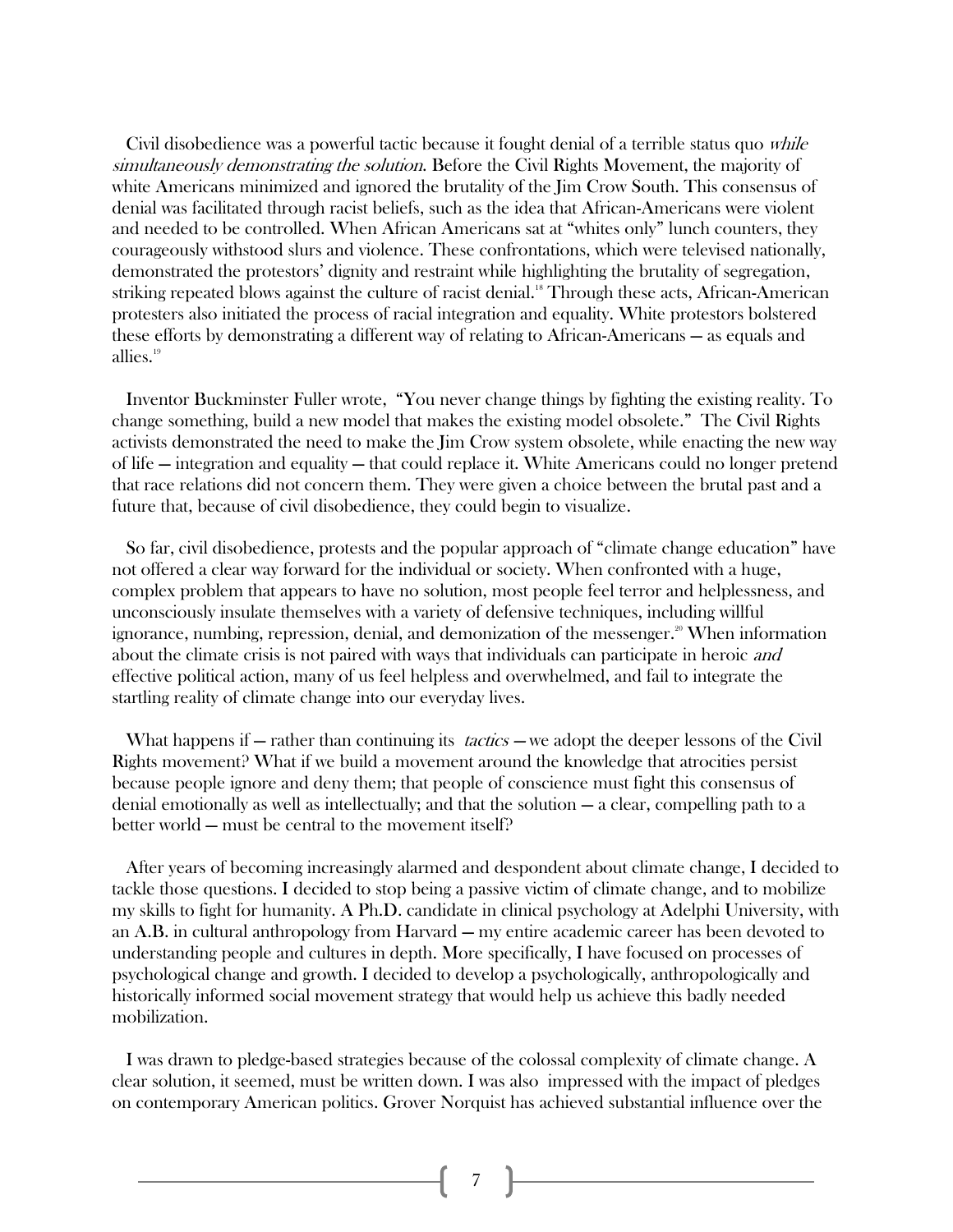Republican Party through his "Taxpayer Protection Pledge," and the Koch brothers have persuaded 169 Congressmen and women, including the entire Republican House leadership, to pledge not to institute a tax on carbon!<sup>21-22</sup> I examined past pledge campaigns that had spurred rapid social transformation, such as the anti-foot binding pledge that ended a thousand-year-old Chinese practice in a generation, without the benefits of modern communications technology. Pledges can be effective tools for fighting collective denial because they are public declarations; people courageously put themselves on the line for their cause. The anti-foot binding pledge shifted foot binding from a symbol of nobility and honor to a symbol of backwardness and shame.<sup>23</sup> I also examined Occupy Wall Street. Would it be possible to harness the creativity, passion, and local responsiveness that Occupy brought to bear, while avoiding the pitfall of lacking clear demands and a plan for realizing them?

 This Climate Mobilization strategy was borne of this effort. I developed a plan, and published it on my blog, The Climate Psychologist.<sup>24</sup> Other thinkers, scholars and concerned citizens have refined and improved upon this plan. Ezra Silk, a Maine-based reporter and author, has been particularly involved, working tirelessly to help turn these ideas into reality. We aim to launch TheClimateMobilization.org and begin spreading the Pledge to Mobilize in the spring of 2014.

#### Envisioning the Mobilization

Our most difficult task was to determine the precise content of the Pledge to Mobilize. In order to show the way forward, we needed to outline the solution before launching. Calling for a "WWIIstyle mobilization" was too vague. A variety of political programs could theoretically fall under the rubric of a climate mobilization. We needed *specific demands*, and the implementation of those specific demands needed to lead to a safe and stable climate. Furthermore, since we aim to expand internationally, we needed criteria that could be applied to climate mobilization pledge movements in other countries.<sup>25</sup>

 After consulting with Dr. Erica Thompson, a climate scientist at the London School of Economics, we decided to structure our pledge demands on the carbon budget released by James Hansen and 17 others in a December 2013 study.<sup>26</sup> The Hansen carbon budget sets a cumulative, global carbon emissions target that would "keep climate close to the Holocene range to which humanity and other species are adapted." Hansen's calculations for the post-2013 carbon budget (~120 billion tons) are right in line with carbon budgets put forward by Meinshausen et al. in 2009 (~118 billion tons) and the Grantham Research Institute/Carbon Tracker Initiative (~133 billion tons).<sup>27</sup> <sup>28</sup> We decided to use Hansen's budget to structure the pledge since it is the most up-to-date and it is justified in a detailed analysis. Yet, our use of the Hansen budget should not imply that we make the same assumptions about rapid carbon sequestration (see Appendix A for a more thorough description of the reasoning behind this choice).

We decided that each country should use, at most, *the percentage of the remaining carbon* budget equal to its share of current global population.<sup>29</sup> What we found was that a five-year mobilization that reduces emissions by 25 percent per year would reduce American emissions quickly enough to meet the prudent, conservative target set out by the Hansen team. If the United States leads the world with a mobilization on this scale, and other nations enlist in this effort, we can stay within the carbon budget.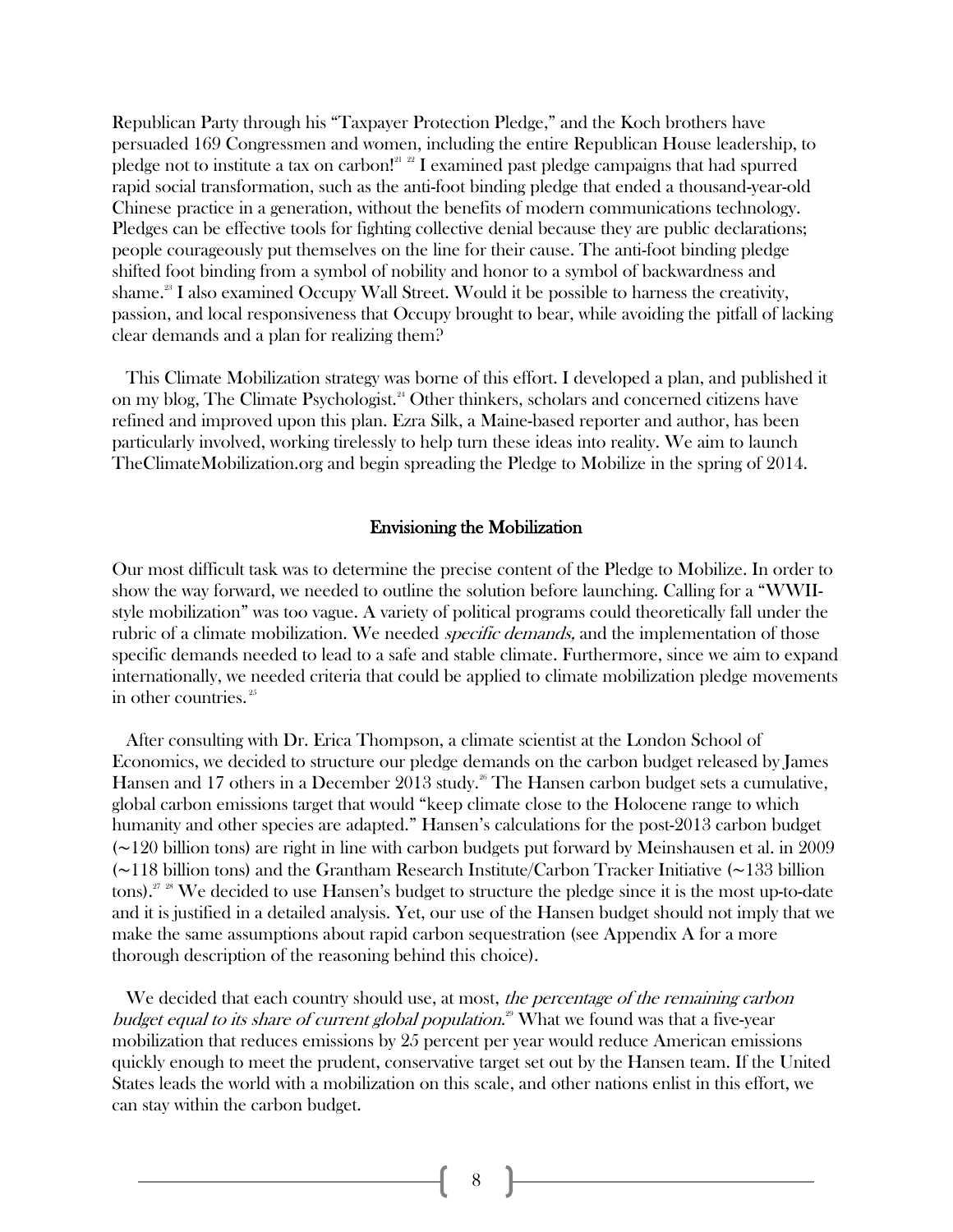This strategy is scientifically and ethically sound and provides a measure of simplicity to an issue that often drowns people in confusing details and exotic jargon. By introducing the concept of "The 99%," Occupy Wall Street activists concisely captured the problem of inequality, and made a complex, decades-long economic story relatable. The Pledge can accomplish this for the climate change "debate." Our message is that the United States must lead the world in the heroic fight against climate change. We need a five-year mobilization, like we had on the home-front during World War II. Each year, we must cut our emissions by at least 25 percent. It won't be easy, but together, we can achieve victory.

 There is no question that a reduction target of at least 25 percent per year represents a tremendously ambitious, soaring goal. Current U.S. energy policy calls for our national emissions to be reduced by only 17 percent from 2005 levels by 2020.<sup>30</sup> David Roberts has described humanity as stuck "between the impossible and the unthinkable."<sup>31</sup> A five-year climate mobilization that will transform the United States energy infrastructure, agriculture and foreign policy, while employing tens of millions of Americans, is our answer to this predicament. As Winston Churchill put it, "It is not enough that we do our best; sometimes we must do what is required."

 Some will argue that such reductions in emissions would devastate the economy, but this argument ignores the fact that the American carbon-powered economy is currently stagnating due to daunting oil supply constraints related to the steeply decreasing energy return on investment for global oil production.<sup>32</sup> The 2008 crisis was exacerbated, at the very least, by the rising cost of oil. Since the financial crash, millions of Americans have suffered from the devastating consequences of layoffs, stagnant wages and foreclosures. This process is almost certain to continue; the Organization for Economic Cooperation and Development has forecast a doubling in the price of crude oil by  $2020$  — an event that would devastate the world economy.<sup>33</sup> <sup>34</sup>

 A rapid, government-coordinated transition away from fossil fuels offers Americans a chance to actively and creatively transform the economy, while maintaining the climatic conditions to support human civilization. However, the transition will temporarily add to the disruptions in the economy. 35

 The Climate Mobilization Corps will ease and enhance this economic transition. Americans involved in this historic initiative will work together to install renewable energy systems, transition and localize agriculture, construct public transit networks, conduct research, insulate homes, plant forests, manage wetlands and provide assistance to other national energy transitions abroad. The jobs created during the mobilization will boost the prospects of tens of millions of struggling Americans, at the very least. World War II demonstrates that structuring a massive labor mobilization through a combination of direct hiring and public-private partnerships can lead to widely-shared prosperity. 36

 The expenses of WWII were financed primarily through selling war bonds and income tax increases, especially for top earners.<sup>37</sup> The Climate Mobilization could be financed through various measures, including mobilization bonds, a carbon tax, a financial transactions tax, Superfund payments or tax hikes on large corporations and high earners.

 The Pledge does not specify precisely how the Mobilization will be accomplished. Given that we were designing a tool for a social movement, rather than a governmental policy, we decided not to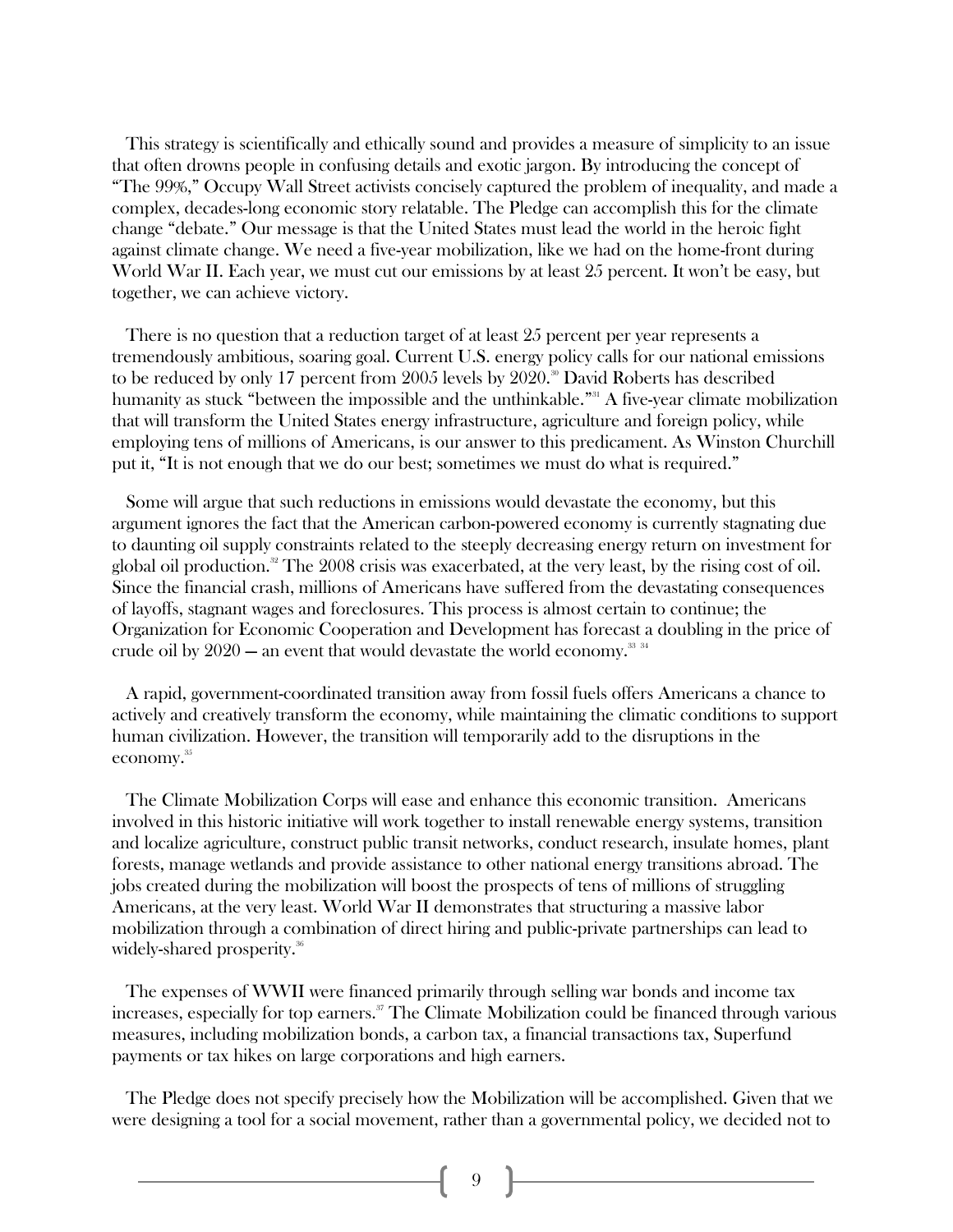lock ourselves into inflexible policy prescriptions. This allows us to focus attention on the crucial issue: The need for an emergency response to climate change. We hope to avoid a situation in which people of good faith are pitted against each other over traditionally divisive issues, such as whether the future energy mix should include nuclear power, or whether economic growth is an outdated model. The Climate Mobilization should encompass people with a range of viewpoints, and differences can be explored through ongoing discussion. We stand a chance only if we allow our shared purpose — fighting for humanity's future — to transcend the squabbles that presently consume us.

 There are a wealth of partial and comprehensive mobilization and decarbonization plans that we can draw upon in the months and years to come (a non-exhaustive list can be found in Appendix B). As the Pledge to Mobilize spreads, experts across many relevant fields as well as active citizens will take part in mobilization discussions, refining existing plans and offering new ones. When the federal government, under immense pressure from Americans, finally kicks into full mobilization mode, we will have prepared extensive plans to guide them.

 Some may agree that we must cut emissions as quickly as possible, but argue that it is poor strategy to advocate for this publicly, particularly when a highly specific plan is not being advocated. Perhaps they might feel that reducing U.S. emissions at least 76.27 percent in five years will sound too drastic, and that many Americans will feel alienated by the Pledge and reject climate action in general.

 This, we disagree with. Few Americans would sign the Pledge to Mobilize today, but that is the point. Our culture is mired in denial, silence and willful ignorance.<sup>38</sup> The process of spreading the Pledge will create a sea change in the public perspective. Successful social movements fundamentally alter how a society understands and, ultimately, governs itself.

 Nightmarish problems require heroic responses. Too often climate change is presented as a gargantuan problem with a pathetically inadequate solution: "Want to prevent the collapse of civilization? Turn off your lights when you leave the room." This is experienced as inauthentic and can cause people to emotionally disengage. Americans ought to be addressed as citizens, not electricity consumers. To bring our country out of denial, we need to offer a solution commensurate in scale to the problem itself. To create a social movement, we need to show the way forward, honestly.

#### Pledge-Spreading as Collective Awakening

When a society's governing myths become too deeply estranged from reality, the truth holds tremendous transformational potential. But to transform society this truth must not merely be known. It must be lived. That was Vaclav Havel's key insight — a message that guided the people of Czechoslovakia through a bloodless revolution against the Soviet Union. Czechs had long been cynical about the Soviet state, privately believing that the government was corrupt. Still, they outwardly complied with state rituals and ceremonies for years, fearing social isolation and state persecution. It was only after citizens started to *live* their values outwardly  $-$  by refusing to display Soviet propaganda, vote in sham elections or self-censor conversations — that they caused a revolution.<sup>39</sup> "Living in truth," as Havel called this strategy, derives its power from humanity's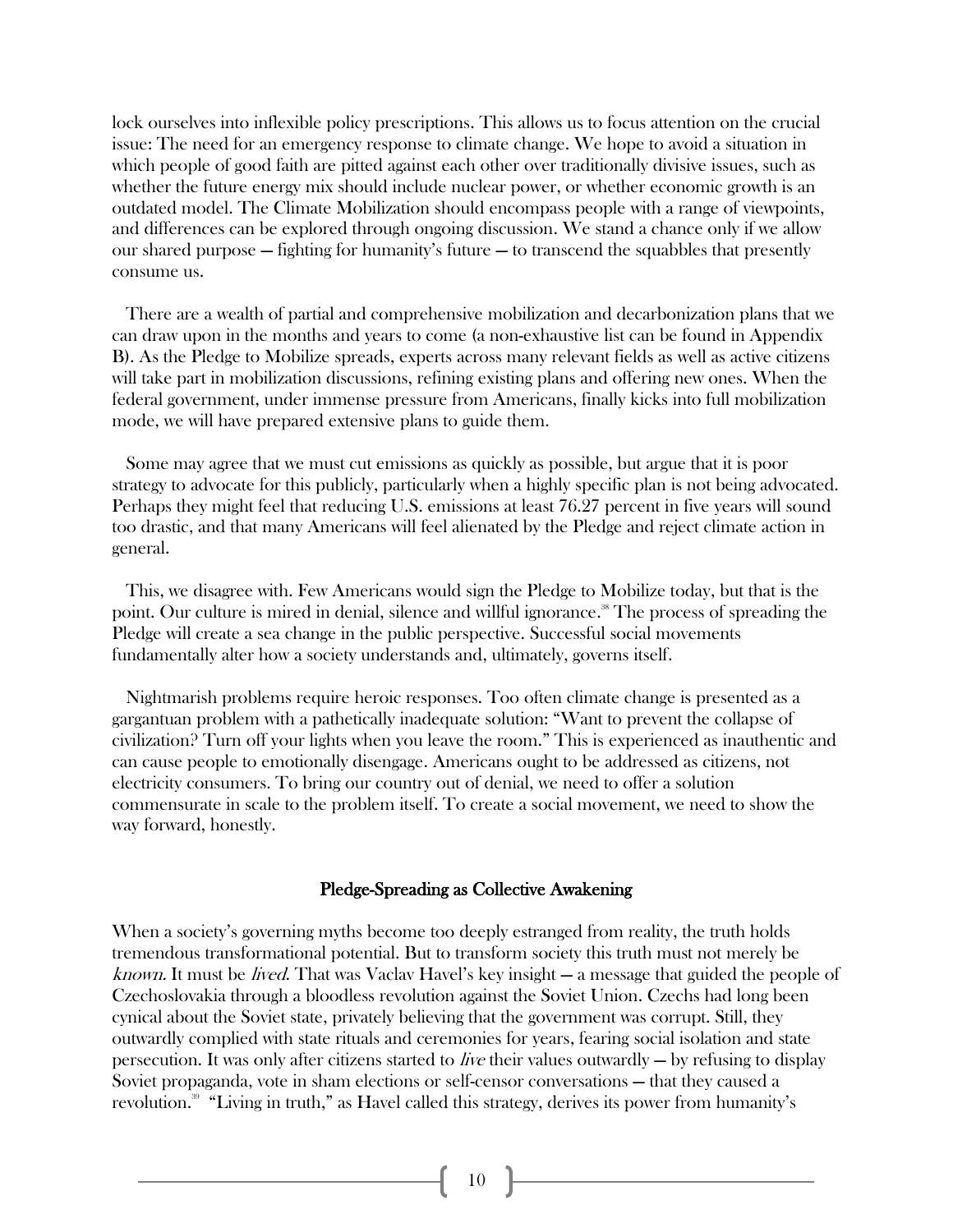social nature. We evolved in tribes, and developed brains that are highly attuned to the attitudes, emotions, and appraisals of others. We abhor standing apart from the group, especially if we risk being shamed or ostracized.<sup>40</sup> By acting publicly on their political convictions in their day-to-day lives, Czechs implicitly invited others to join them in challenging the state. They drew strength from each other.

 The Pledge invites and challenges ordinary citizens to engage meaningfully and publicly with the greatest issue of our time. Civil disobedience brought the issue of civil rights to the forefront of the collective American consciousness. Every American had to decide where they stood on civil rights and many activists made their involvement central to their identity. Through the vessel of the pledge, we can accomplish this for climate change. We can force people to make a conscious choice: Do you stand with human civilization, or do you favor collapsing into deprivation, war, and chaos?

 The Pledge strategy responds innovatively to the current technological and cultural moment, as successful social movements have historically done. Martin Luther utilized the printing press to spread his message.<sup>41</sup> More than four hundred years later, his namesake coordinated civil disobedience that was broadcast on television, bringing the struggle for civil rights into almost every American home.<sup>42</sup>

 Today, we are bombarded by information and stimulation from computers, smartphones, video games and hundreds of television channels. This virtual blitzkrieg triggers a trance-like state in which we dissociate and screen out most information. This makes it all too easy to ignore the terrifying reality of the climate crisis and those seeking to draw attention to it through protests, civil disobedience, media outreach and traditional lobbying. The Pledge to Mobilize can break through the high-speed, fragmented media landscape, since it relies on personal appeals between people with pre-existing relationships. These personal appeals will be supported by an online platform where signers can network, discuss strategies and share stories and best practices. The Pledge connects the personal with the technological, and the hyper-local with the global.

 The Climate Mobilization campaign can foster networks of highly engaged, articulate and organized citizens that will act as a countervailing force to the fossil fuel lobby and others that stand against the safety of human civilization. As the Pledge spreads virally, political candidates will feel increasing pressure to sign the Pledge and begin to publicly acknowledge the scope of the threat. Municipal and state-level officials who sign the pledge will fiercely advocate for a war-like response to the climate crisis, as they simultaneously implement regional adaptation and resilience measures. As politicians, journalists, and pundits are pressured to sign, the media discourse will shift from, "Does this candidate believe in climate change?" to "Does this candidate have the courage and strength of character to face the climate crisis and fight back?"

#### Launch is At Hand

This Climate Mobilization is almost ready to go. We are now building the website — the final step before launch. There are several ways to get involved in this project, but two are especially pressing at this point. First, we are seeking highly dedicated recruiters and organizers to become involved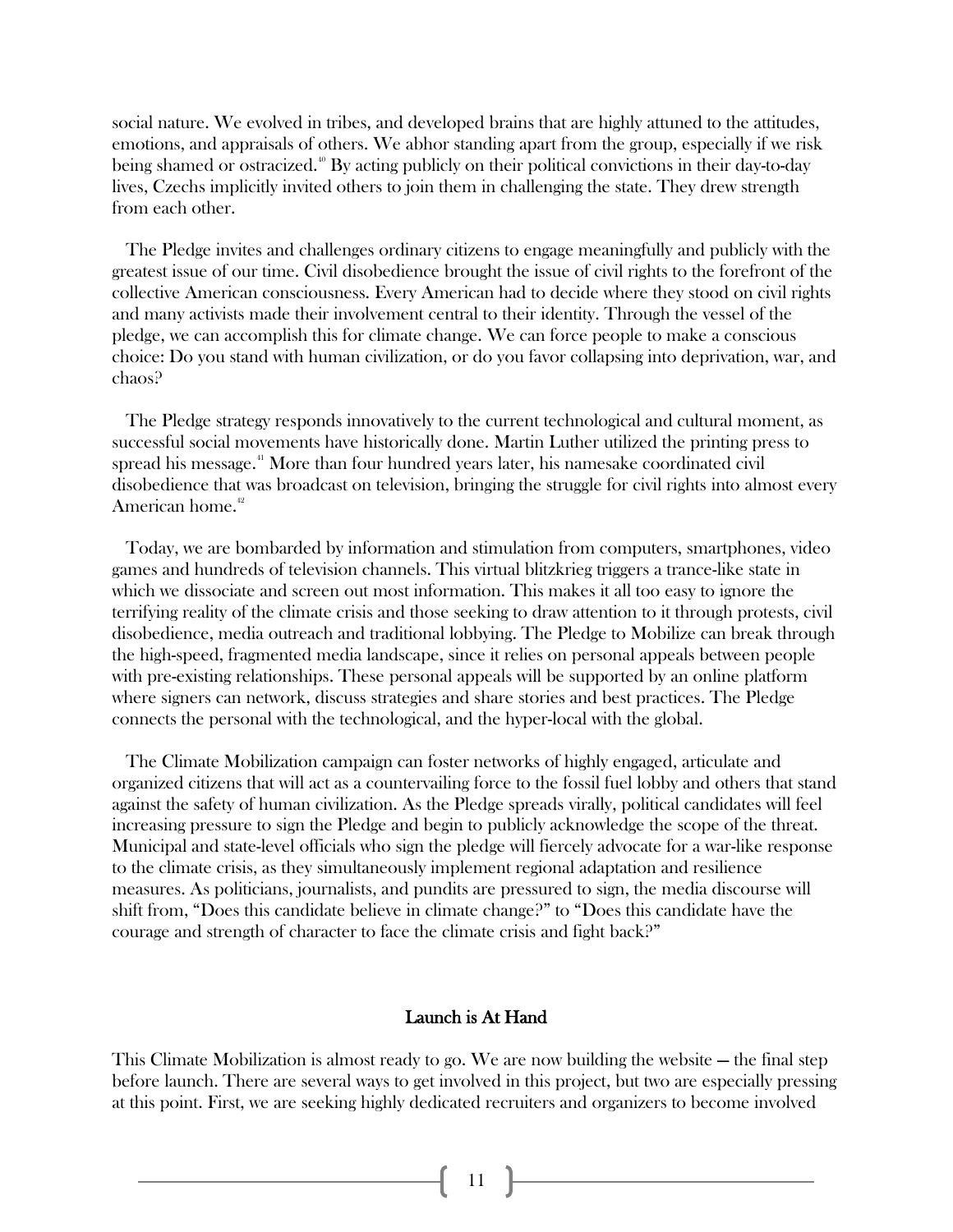before the launch. This way, when our website is ready, we will have a small group of original signers who will host local Pledge events and disseminate the Pledge through their personal networks. This group will set the tone of the movement, so each member must be dedicated to fighting climate change with respect, focus, honesty and courage. If you are interested in being an original signer, or in contributing your skills and energy in some other way, [please let](http://www.theclimatemobilization.org/join-us/?preview=true&preview_id=19&preview_nonce=4647089dc1) us know.

 We also need financial backing. The Pledge strategy is highly cost-effective. We will be able to launch on a national scale for less than \$20,000. So far, I have been funding the initial web design and database steps, and I will match donated funds up to \$5,000. Your donation will finance the construction of The Climate Mobilization website and help launch the Pledge to Mobilize. Donations can be made via [Paypal.](http://www.theclimatemobilization.org/fund-us/) If you are able to support us, it will make a meaningful difference in our ability to launch as quickly as possible.

 Climate change is an unprecedented challenge. Never before has humanity marched in such lockstep towards the destruction of our global civilization. We have the opportunity, and the moral duty, to make a meaningful difference in the course of human history. We must face this growing crisis with courage, dedication and resolve. Let us first mobilize as individuals who will transform our culture of silence and denial into a culture of active emergency response. Only then can we mobilize as a society to fight climate change, itself.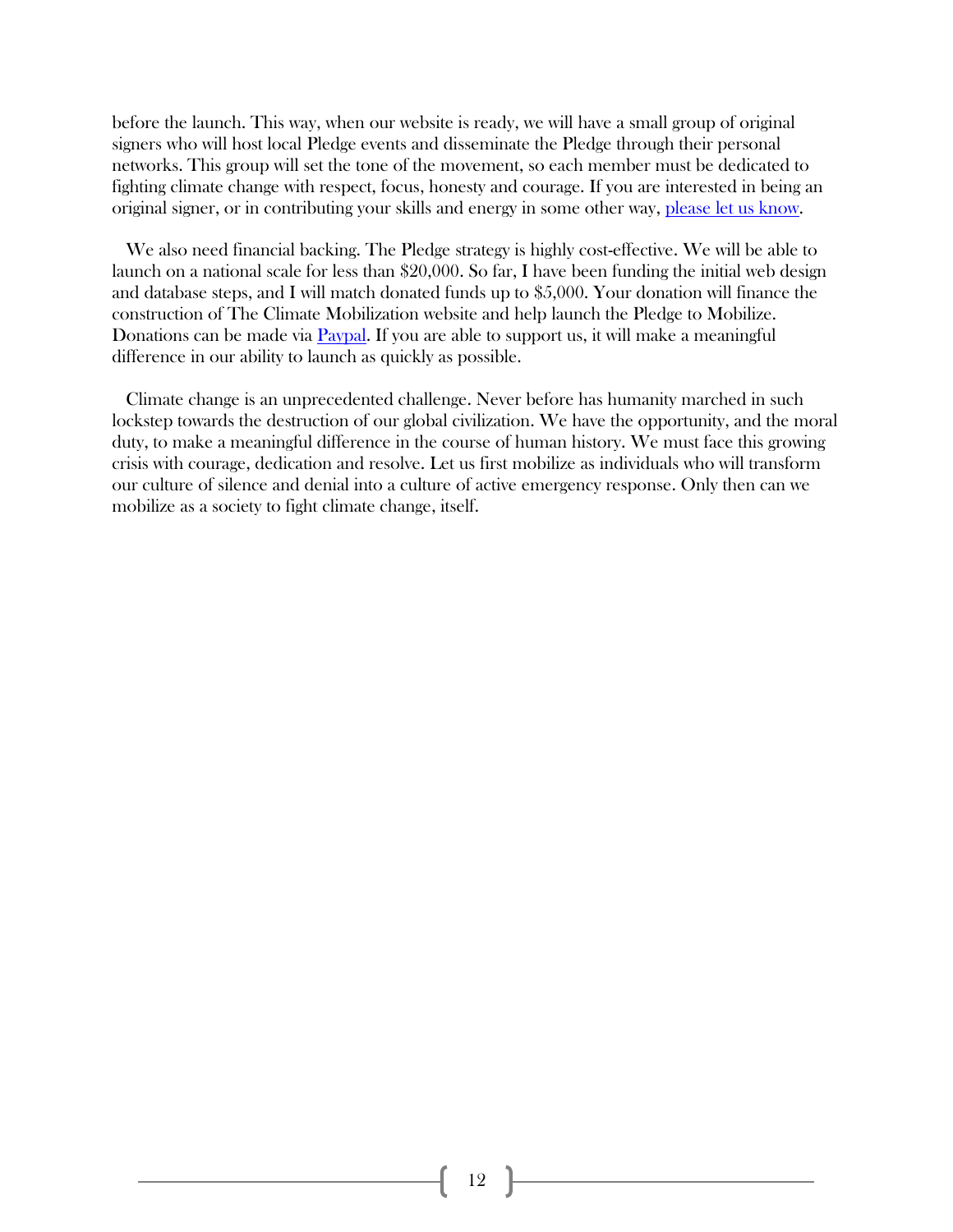# About the Authors

Margaret Klein lives in Brooklyn, New York. She is a therapist turned advocate and organizer. Margaret graduated in 2008 from Harvard and is two months away from earning her Ph.D. in clinical psychology from the Derner Institute of Adelphi University. She is the author of [The Climate Psychologist](http://theclimatepsychologist.com/) and the founder of the Facebook group [Climate Change: It's Personal](https://www.facebook.com/groups/Climatechangeitspersonal/).

She can be reached at [Margaret@TheClimateMobilization.org.](mailto:Margaret@TheClimateMobilization.org)



Ezra Silk lives with his girlfriend, Amy, in Portland, Maine. In 2010, he graduated from Wesleyan University, where he majored in history and was the editor of *The Wesleyan Argus*. Ezra has reported for The Hartford Courant, The Bar Harbor Times and The Lakes Region Weekly. His forthcoming book, Carnival of Dissent: The Voices of Protest, from Zuccotti to Athens, relates the story of his travels through the United States, Spain and Greece, at the height of the Occupy movement.

He can be reached at **Ezra@TheClimateMobilization.org**.

The Climate Mobilization logo was designed by [Katharine Woodman-Maynard.](https://www.facebook.com/pages/MAYWOOD-ART-by-Katharine-Woodman-Maynard/175713685780716)

The header photo, "[Raising Sustainability On America](http://www.zazzle.ca/jdurago)," was designed by Joseph Durago.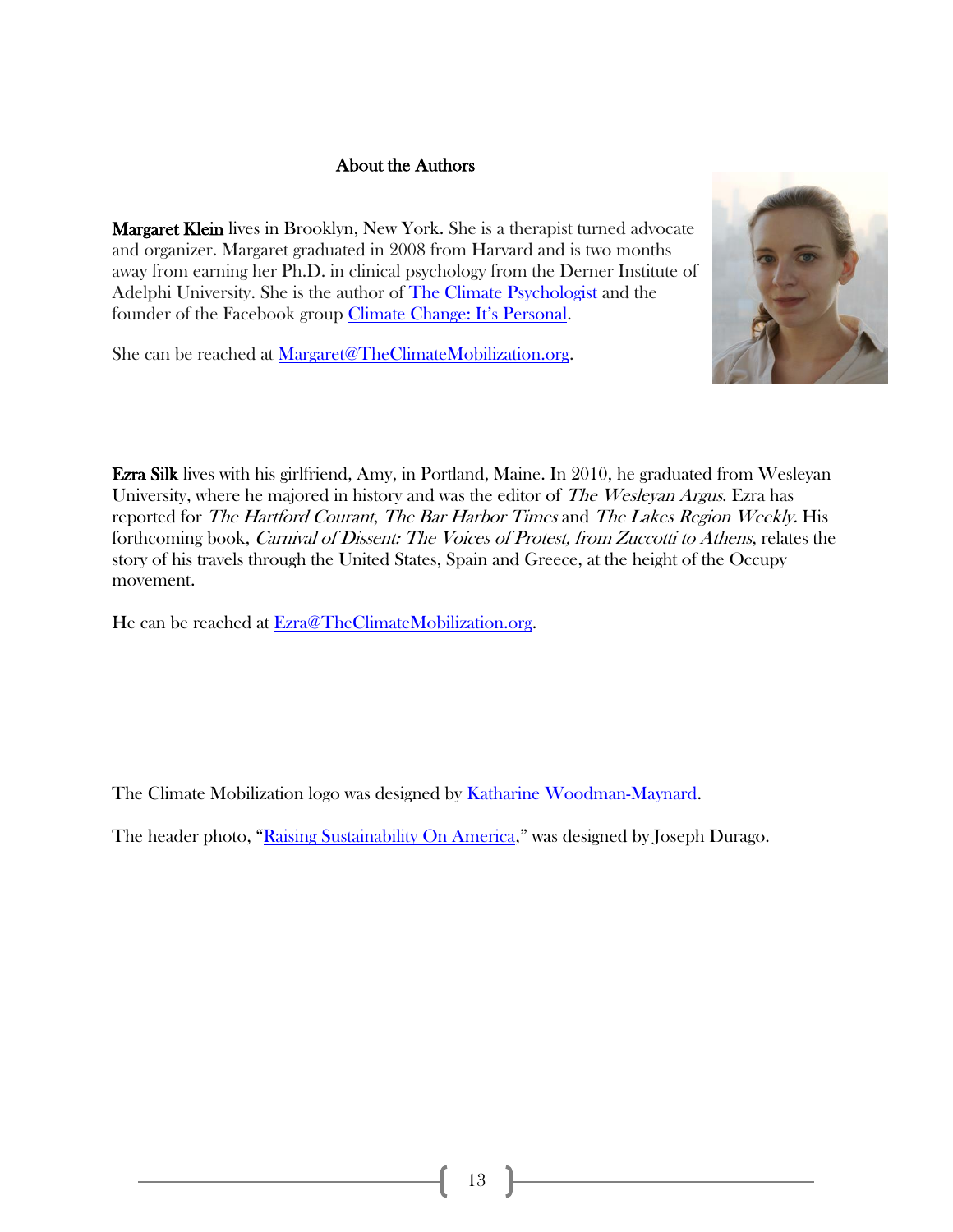## Appendix A: Reasoning behind five years of 25 percent cuts

120 billion ton remaining carbon budget, post-2013. The Hansen team found that humans should not emit more than roughly 130 billion tons of fossil fuel carbon emissions after the year 2012. The Global Carbon Project has estimated that humans emitted approximately 10 billion tons of fossil fuel and cement-derived carbon emissions in 2013.<sup>48</sup> That leaves approximately 120 billion tons of fossil fuel carbon in the remaining, post-2013 carbon budget.

 Given that global cumulative emissions continue to increase every year, humanity is on track to exhaust the remaining 120 billion ton budget within eight to nine years, assuming a continuation of current emissions rates. We do not necessarily endorse Hansen's assumptions regarding rapid reforestation and carbon capture and storage sequestration measures. The Climate Mobilization would allow the United States and the globe to meet the most conservative mainstream carbon budgets, such as Hansen et al., Meinshausen et al., and the Grantham Research Institute/Carbon Tracker Initiative 1.5°C budget. It would also allow us to meet the IPCC's more lenient 2°C carbon budget with room to spare.<sup>44</sup> When the fate of civilization and the natural world is on the line, we think it prudent to aim high and fight like hell.

Share of budget based on population. In 2014, the United States' share of global population is approximately 4.5%. Under our framework, the U.S. would emit, at most, 5.4 billion tons of fossil fuel carbon after 2013, or 4.5% of the remaining 120 billion ton carbon budget. Given that our country emitted roughly 1.467 billion tons of fossil fuel carbon in 2013, we are on track to exhaust our national share of the remaining global carbon budget at some point in 2017, assuming a continuation of current emissions rates.<sup>45</sup>

**Timelines.** If we project that the U.S. initiates the Climate Mobilization on January  $1^{\ast}$ , 2015, thereby reducing emissions at least  $76.27$  percent by January 1<sup>s</sup>, 2020, we would have used up, at most, approximately 4.88 billion tons, or 4.07%, of the remaining global carbon budget — a share roughly concordant with our population. (This would constitute about 4.14% of the Meinshausen budget, and about 3.7% of the Grantham Institute/Carbon Tracker 1.5°C budget.)

 A 2015-2020 mobilization would leave us, at most, some 520 million tons of fossil fuel carbon or, just over a third of 2013 annual emissions — left in our budget. The United States could then decarbonize the economy in 2020 or 2021. Or we could follow a low-emissions path for another five years, emitting an average of 104 million tons per year, and then decarbonize on Jan. 1, 2025.

If the U.S. federal government initiates the mobilization on Jan.  $1^*$ , 2016, thereby reducing emissions at least 76.27 percent by Jan.  $1^{\circ}$ , 2021, we would have used up, at most, approximately 6.36 billion tons, or 5.3%, of the post-2013 carbon budget. Again, this projection is based on the Energy Information Administration's national emissions forecast.<sup>46</sup> It is clear that the later the mobilization starts, the steeper the reductions necessary.

Possibilities for steeper reductions. Of course, some may argue that the United States should use less than 4.5% of the post-2013 carbon budget. To make up for past emissions, we should cut more steeply, some may say. That is why the Pledge to Mobilize demands that reductions must be at least 25% per year. "At least" leaves open the possibility for more drastic reductions.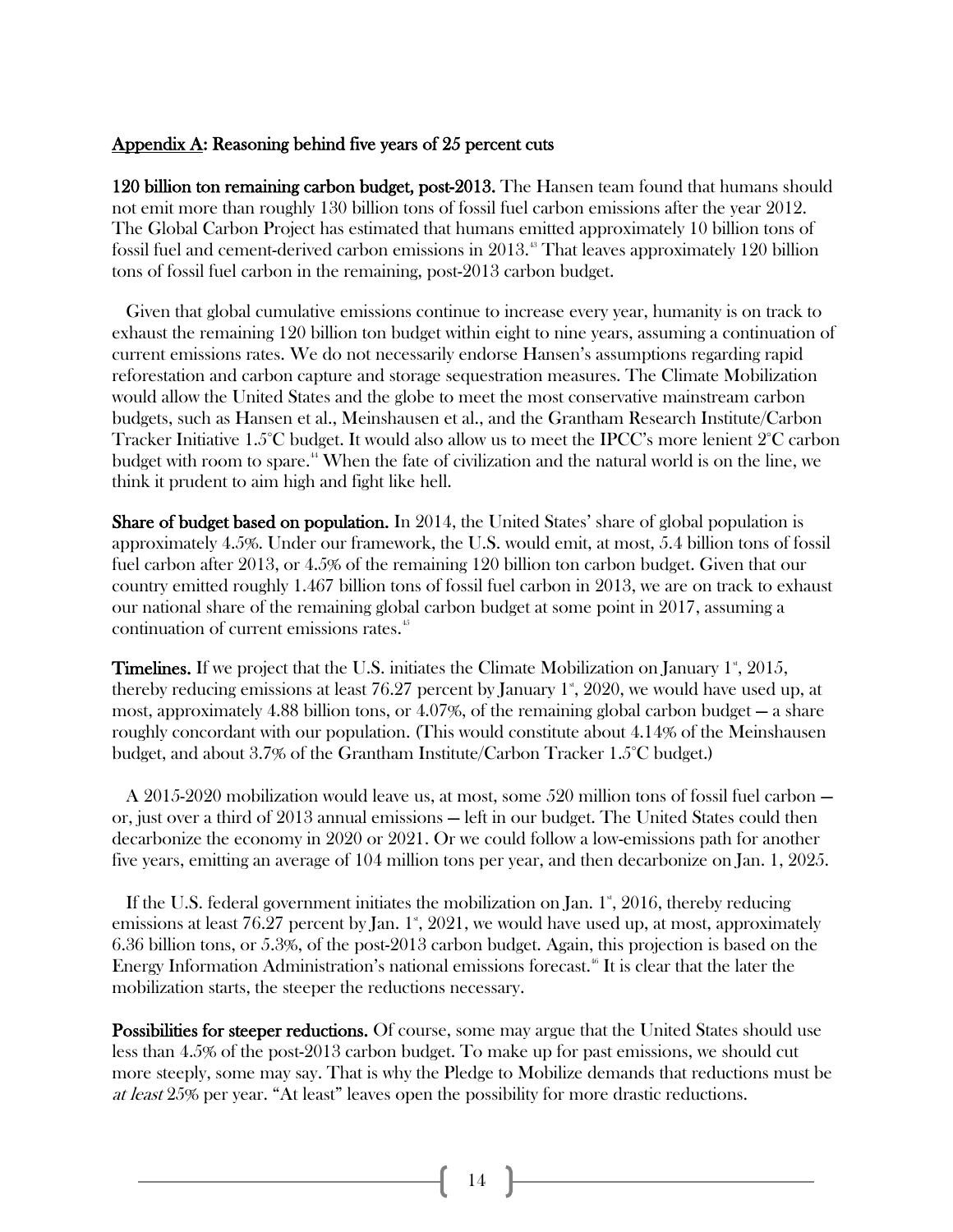The United States was responsible for 26% of global fossil fuel emissions from 1870 to 2012 the highest percentage of any country or economic bloc (The E.U. was responsible for 23%, and China 11%).<sup>47</sup> Although China is currently the leading emitter in the world with  $26\%$  in 2012, the U.S. was the second greatest emitter, at 14%. China was responsible for 23% of consumption-based emissions, while the U.S. was responsible for  $17\%$  of consumption-based emissions in  $2012$ .<sup>88</sup>

Simplicity of Communication. The 25% reduction threshold goes beyond Occupy Wall Street's "We are the 99%," in that it introduces an easy metric to gauge the effectiveness of the extraordinarily complex efforts necessary to combat climate change. What if Occupy Wall Street had generated a simple metric to assess the effectiveness of various poverty and inequality reduction programs?

 For example, many citizens were forced to rely on environmental experts in order to determine whether President Obama's 2013 Climate Action Plan was "enough." Leading environmentalists praised the plan, while stressing, rather vaguely, that it was not enough. In some quarters, it was suggested that Obama's proposed regulations on coal-fired power plants would reduce national carbon emissions by  $10\%$  per year.<sup>49</sup>

 Non-experts concerned about climate change were forced to consult environmental and progressive experts in order to understand whether President Obama's plan was "adequate." If the pledge had been widely disseminated at that time, regular people concerned about climate change could have demanded that Obama provide a clear projection of how much his plan would reduce emissions this year. "We need to cut emissions by a quarter now. Mr. President, how quickly does your plan cut emissions this year?" The widespread introduction of the per annum framework could democratize environmental expertise, and introduce an inclusive, yet scientifically informed, public discussion about the necessary scope and scale of rapid emissions reductions.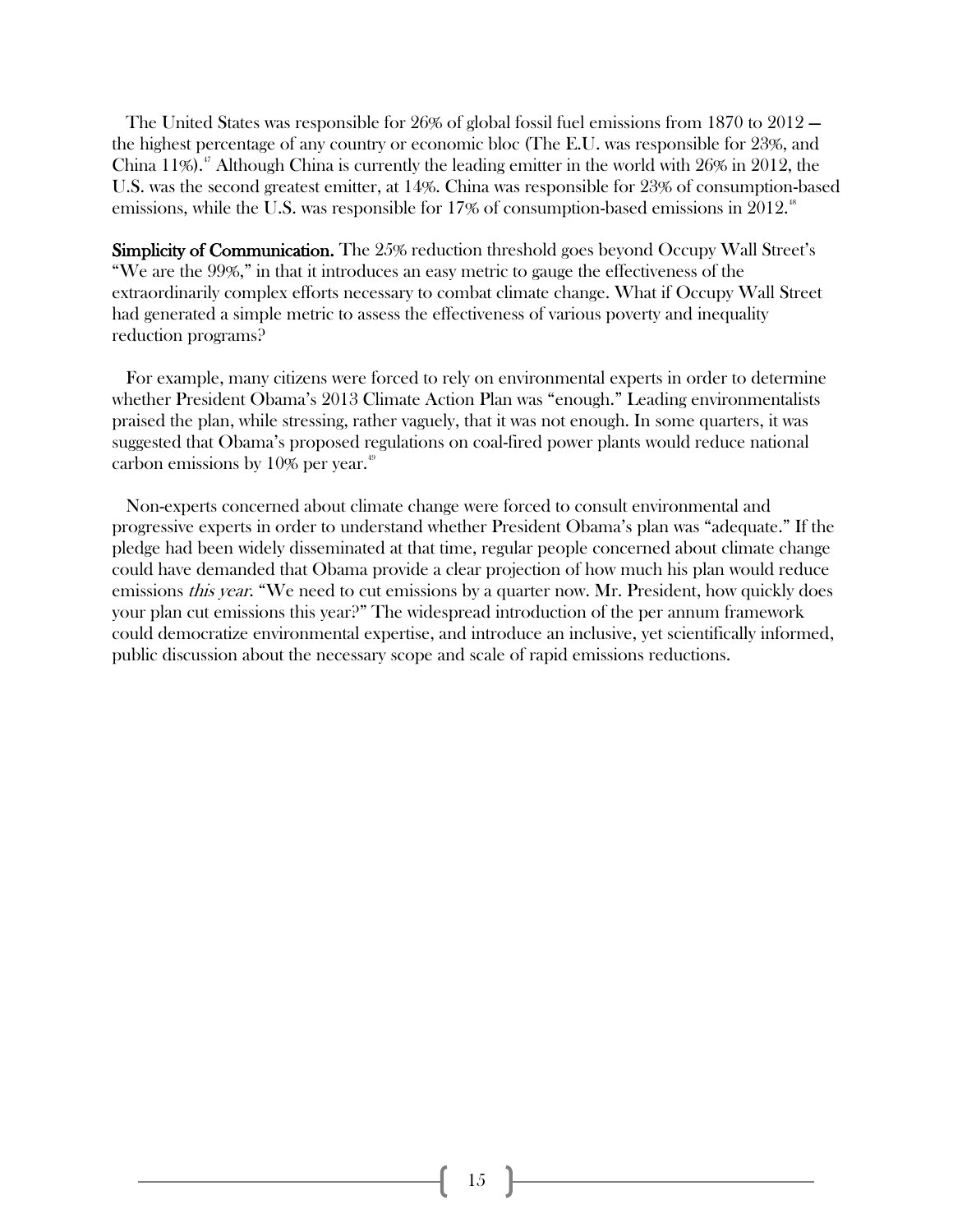# Appendix B: Rapid Decarbonization Schemes and Mobilization Plans

[The One Degree War Plan](http://paulgilding.com/fileshare/One-Degree-War-Plan-Emerald-version.pdf) Gilding and Randers

[Plan B 4.0, Mobilization to Save Civilization,](http://www.earth-policy.org/index.php?/books/pb4) Brown

[Global Climate Stabilization Studies,](http://www.catf.us/resources/whitepapers/files/20110324-Decarbonization.pdf) Clean Air Task Force

[Post Carbon Pathways: Towards a Just and Resilient Post Carbon Future,](http://www.postcarbonpathways.net.au/wp-content/uploads/2013/05/Post-Carbon-Pathways-Report-2013_Final-V.pdf) Wiseman, Edwards and Luckins

[The Solutions Project,](http://thesolutionsproject.org/) Jacobson

[U.S. Climate Plan,](http://www.usclimateplan.org/#!theplan/c21kz) Weber, Lichtash and Dorsey

[Governing Rapid Climate Mitigation,](http://tokyo2013.earthsystemgovernance.org/wp-content/uploads/2013/01/0134-DELINA_DIESENDORF.pdf) Delina and Diesendorf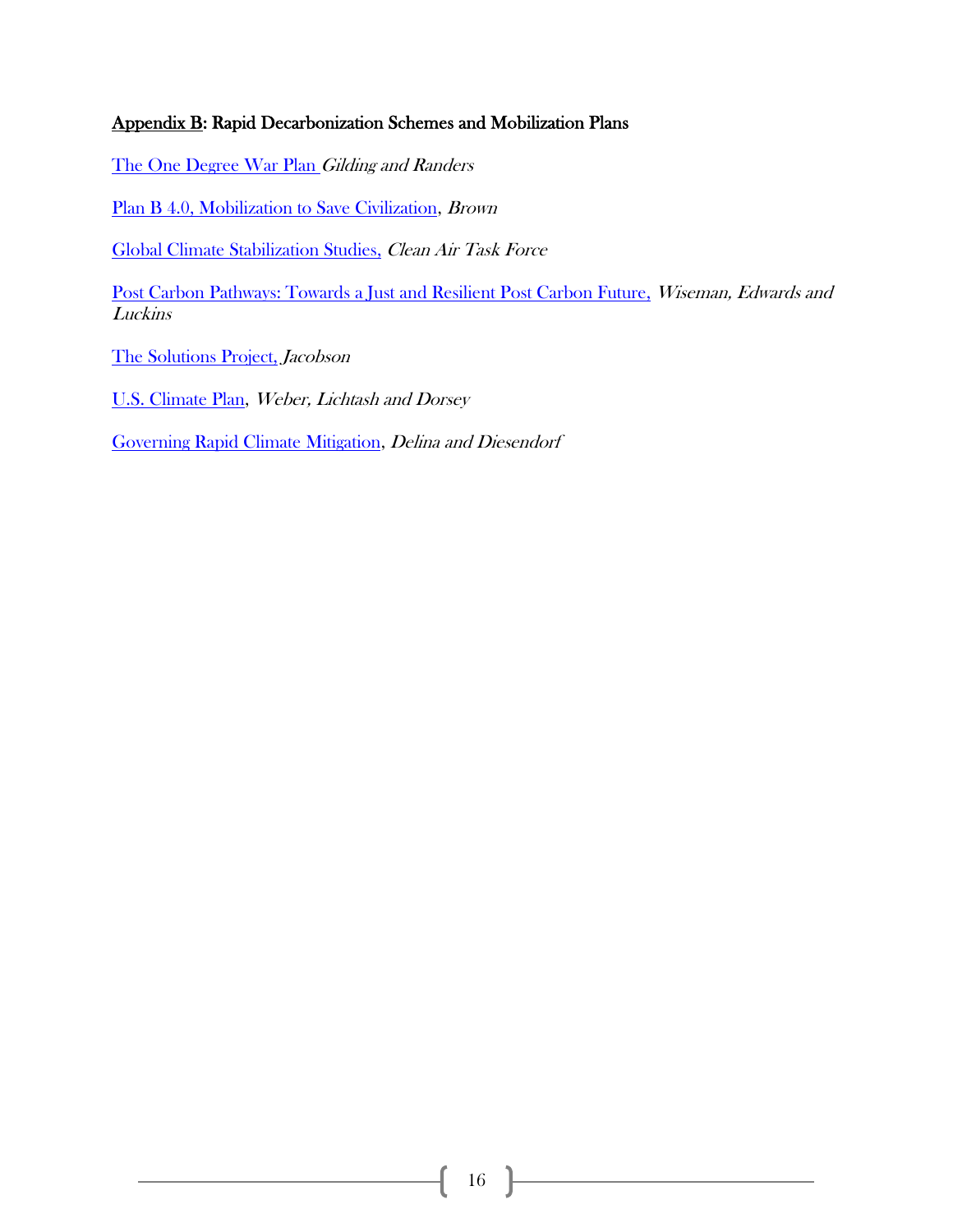## Endnotes

 $\overline{a}$ 

 $\frac{1}{1}$  **IPCC**, 2013, summary for policy makers.

 $2^{9}$  IPCC,  $2013$  The IPCC provides a range because climate is a complex, non-linear system, which means that it is impossible to make exact predictions about how much warming will occur and when.

<sup>3</sup> [Thomas et al.,](http://www.nature.com/nature/journal/v427/n6970/full/nature02121.html) 2004

<sup>4</sup> Ecological problems leading societies to collapse: [Diamond,](http://www.amazon.com/Collapse-Societies-Succeed-Revised-Edition/dp/0143117009) 2004; NASA 2014.

<sup>5</sup>Damage to agriculture: [Gillis,](http://www.nytimes.com/2013/11/02/science/earth/science-panel-warns-of-risks-to-food-supply-from-climate-change.html?_r=1&) 2013; [US Department of Agriculture,](http://www.usda.gov/oce/climate_change/effects_2012/CC%20and%20Agriculture%20Report%20(02-04-2013)b.pdf) 2012.

Damage to infrastructure: [McKibben,](http://www.billmckibben.com/eaarth/eaarthbook.html) 2010; US Department of Energy:

Civil wars and climate refugees: [US Department of Defense;](http://www.defense.gov/qdr/qdr%20as%20of%2026jan10%200700.pdf) [\(International Displacement](http://www.internal-displacement.org/)  [Monitoring Center,](http://www.internal-displacement.org/) 2009); [International Organization for Migration,](http://www.iom.int/cms/climateandmigration) 2013.

<sup>6</sup> Oil and Food Prices. [Baffes and Dennis,](http://inec.usip.org/resource/long-term-drivers-food-prices) 2013.

<sup>7</sup> Climate and food supply. [Perez,](http://www.scientificamerican.com/article/climate-change-and-rising-food-prices-heightened-arab-spring/) 2013.

<sup>8</sup> Food prices and unrest. [Lagi, Bertrand, and Bar-Yam,](http://necsi.edu/research/social/foodcrises.html) 2011.

<sup>9</sup> "Perfect storm" of crises. **Beddington**, 2009.

<sup>10</sup> Hansen, 2009.

<sup>11</sup> The 2009 Copenhagen Accord, a *non-binding* international agreement, commits the United States to a very weak target that would have us reduce emissions 17% below 2005 levels by 2020.

<sup>12</sup> Rio Summit. Vidal, 2012.

<sup>13</sup> [Army and Mobilization.](http://www.history.army.mil/html/books/001/1-7/index.html) [Smith,](file:///C:/Users/Ezra/Desktop/history.army.mil/html/books/001/1-7/index.html) 1957.

 $14$  For more on the inspiring history of the mobilization on the home-front during WWII, see [Goodwin,](http://www.amazon.com/No-Ordinary-Time-Franklin-Roosevelt/dp/0684804484) 1995.

<sup>15</sup> A WWII Mobilization is advocated by <u>Al Gore, [Bill McKibben,](http://www.huffingtonpost.com/bill-mckibben/obama-climate-change_b_2424447.html) [Lester Brown,](https://www.earth-policy.org/images/uploads/book_files/pb4book.pdf) Joe Romm</u>, [Paul Gilding,](http://www.cnn.com/2012/04/08/opinion/gilding-earth-limits/) [David Roberts,](http://grist.org/climate-energy/what-would-wartime-mobilization-to-fight-climate-change-look-like/) and many others. [Hillary Clinton](http://www.cfr.org/climate-change/hillary-clintons-speech-energy-climate-change/p14715) alluded to the WWII mobilization in a 2007 campaign speech on climate and energy issues, saying "For this generation of Americans, climate change is our Space Race. It is our home-front mobilization during World War II and it is our response to the Great Depression." [Bryan Walsh](http://content.time.com/time/specials/2007/article/0,28804,1730759_1731383_1731363,00.html) of *Time* published a cover story in 2008 that called for a WWII-style "[War on Global Warming](file:///C:/Users/Ezra/Desktop/How%20to%20win%20the%20war%20on%20global%20warming)." There is also a contingent of climate writers and advocates, including *Jill Stein* and *Thomas Friedman*, who prefer the historical metaphor of the New Deal.

<sup>16</sup> [Schneider 2013](https://www.youtube.com/watch?v=hv6m409FauU)

 $17$  [See Ganz, 2010](http://leadingchangenetwork.com/files/2012/05/Chapter-19-Leading-Change-Leadership-Organization-and-Social-Movements.pdf) on the importance of building relationships and encouraging engagement for the success of social movements.

<sup>18</sup> See [Morris,](http://www.jstor.org/discover/10.2307/223515?uid=3739832&uid=2&uid=4&uid=3739256&sid=21103389644831) 1999 for a thorough discussion of denial-fighting power of civil disobedience and [Bodroghkozy,](http://www.amazon.com/Equal-Time-Television-Movement-Communication/dp/0252036689) 2012 for the role of television in particular.

<sup>19</sup> See [McAdam,](http://www.amazon.com/Freedom-Summer-Doug-McAdam/dp/0195064720) 1988 for a vivid demonstration of this process.

<sup>20</sup> For an elaboration of how psychological defenses function on an individual level, see

[McWilliams,](http://nancymcwilliams.com/books-authored/) 2011; for how cultures and societies defend against overwhelming information, see [Cohen,](http://www.amazon.com/States-Denial-Knowing-Atrocities-Suffering/dp/0745623921) 2001.)

<sup>21</sup> [Taxpayer Protection Pledge. Americans for Tax Reform, 2009.](http://www.atr.org/taxpayer-protection-pledge-a2882)

<sup>22</sup> No Climate Tax. [Americans for Prosperity.](http://www.noclimatetax.com/the-pledge/)

 $2^3$  See [Appiah,](http://appiah.net/books/the-honor-code/) 2010 for a case history of the anti-foot-binding movement, and an examination of how shame and honor shape social movements.

<sup>24</sup> The Climate Psychologist. [Klein,](http://theclimatepsychologist.com/) 2013-2014.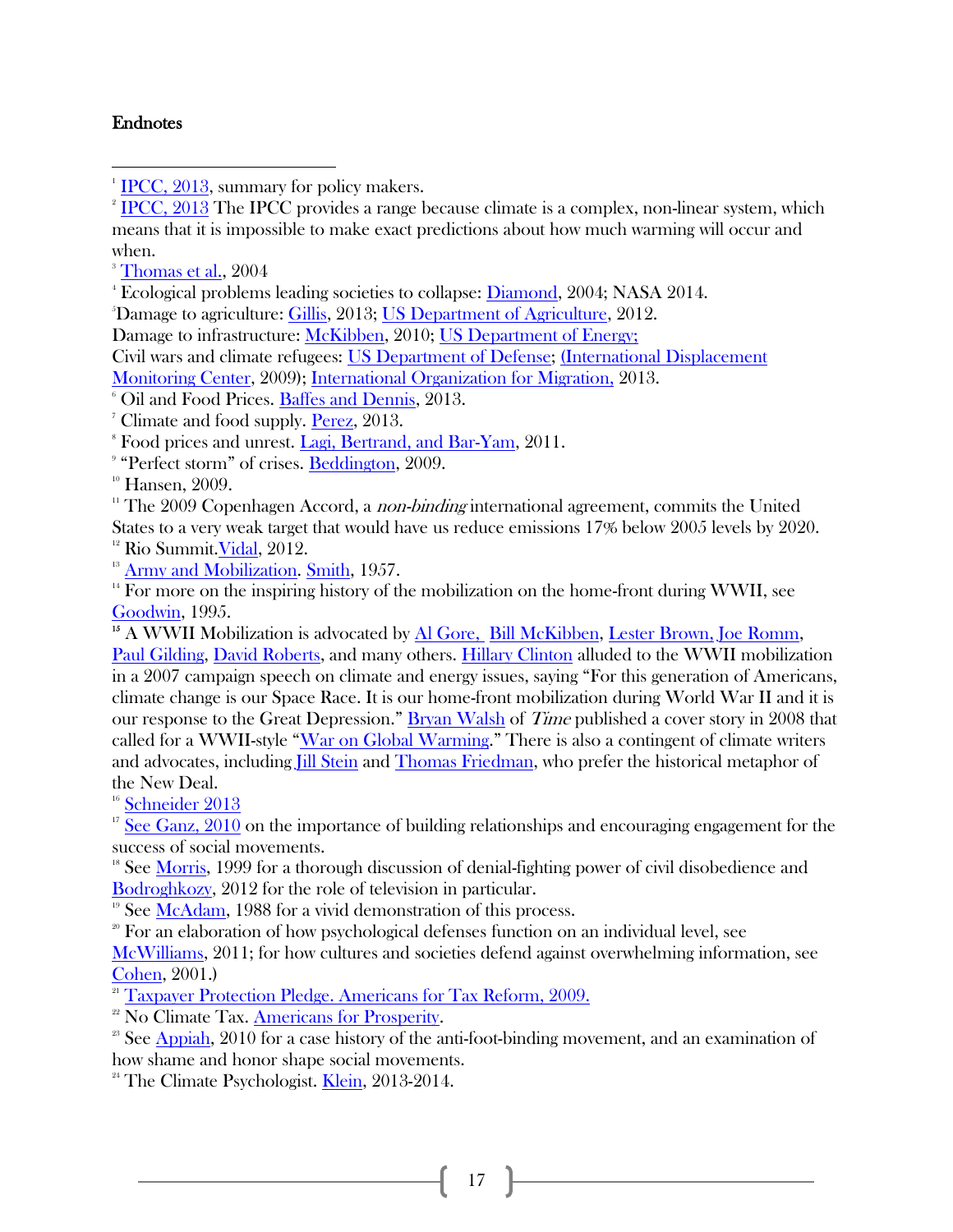$25$  The Pledge can be adapted and utilized in any country with an elected government, and modified to work within countries where citizens are not granted the right to vote. There are already allies planning Pledge to Mobilize campaigns in Australia, Canada and the United Kingdom.

 $26$  [Hansen, et al,](http://www.plosone.org/article/info%3Adoi%2F10.1371%2Fjournal.pone.0081648) 2013.

 $\overline{a}$ 

 $\overline{C}$ <sup>27</sup> GHG emissions targets. [Meinshausen et al,](http://www.ncbi.nlm.nih.gov/pubmed/19407799) 2009.

<sup>28</sup> Unburnable Carbon;  $1.5\degree$ C carbon budget. [Carbon Tracker Initiative,](http://www.carbontracker.org/wastedcapital) 2013.

<sup>29</sup> Inspiration for this carbon distribution scheme comes in part from the Contraction and Convergence movement in the UK.

 $30^{\circ}$  U.S. 2020 emissions target. [Spross,](http://thinkprogress.org/climate/2014/02/12/3285691/white-house-carbon-targets-2020/) 2014.

 $31$  [Roberts,](http://grist.org/climate-energy/hope-and-fellowship/) 2013.

<sup>32</sup> EROI and growth prospects.  $\underline{\text{Murphy}}$ , 2013.

<sup>33</sup> Oil price forecast. [Fournier,](http://www.oecd-ilibrary.org/economics/the-price-of-oil-will-it-start-rising-again_5k49q186vxnp-en) 2013.

<sup>34</sup> Peak oil. [Ahmed,](http://www.theguardian.com/environment/earth-insight/2013/dec/23/british-petroleum-geologist-peak-oil-break-economy-recession) 2013.

<sup>35</sup> Certain sectors of the economy will be hit particularly hard. For example, fossil fuel corporations will be encouraged to rapidly shift into producing post-carbon forms of energy and relinquish their efforts to subvert the democratic process. If they refuse to move into the future, the government will serve as employer of last resort for their laid-off employees.

<sup>36</sup> During WWII the government directly hired millions of people—most prominently in the Armed services. However these direct hires were supplied through networks of private enterprise that partnered with the government, often utilizing "cost plus profit" contracts.

<sup>37</sup> See Goodwin, 1995 or the National WWII museum's *[America Goes to War](http://www.nationalww2museum.org/learn/education/for-students/ww2-history/america-goes-to-war.html)*.

<sup>38</sup>See [McWilliams,](http://nancymcwilliams.com/books-authored/) 2011 to understand how denial operates among individuals, for how cultures and societies deny see [Cohen,](http://www.amazon.com/States-Denial-Knowing-Atrocities-Suffering/dp/0745623921) 2001. For a discussion of how denial functions specifically in climate change, see [Norgaard,](http://www.amazon.com/Living-Denial-Climate-Emotions-Everyday/dp/0262515857) 2011.

<sup>39</sup> See Havel (1978).

 $\degree$  For an outstanding elaboration of humanity's social nature, see E.O. Wilson's (2013), "The [Social Conquest of Earth."](http://www.amazon.com/Social-Conquest-Earth-Edward-Wilson/dp/0871403633)

 $\frac{4}{41}$  For more on Luther's innovative use of the printing press, see: [Standage,](http://www.economist.com/node/21541719) 2011.

 $42$  See [Thomas,](https://southernspaces.org/2004/television-news-and-civil-rights-struggle-views-virginia-and-mississippi) 2004 and [Bodroghkozy,](http://www.amazon.com/Equal-Time-Television-Movement-Communication/dp/0252036689) 2012 for the role of television in in the Civil Rights Movement.

<sup>43</sup> 2013 global emissions projection. [Global Carbon Project,](http://www.globalcarbonproject.org/carbonbudget/13/hl-compact.htm) 2013.

<sup>44</sup> Carbon budget comparisons. [Climate Nexus.](file:///C:/Users/Ezra/Desktop/climatenexus.org/wp-content/uploads/2013/11/CarbonBudget.pdf‎)

<sup>45</sup> National emissions data/forecast. [U.S. Energy Information Administration,](http://www.eia.gov/forecasts/steo/report/renew_co2.cfm) 2014.  $46$  Ibid.

 $47$  Historical cumulative emissions by country. [Global Carbon Project.](http://www.globalcarbonproject.org/carbonbudget/13/hl-compact.htm) 2013.

 $48$  Ibid.

<sup>49</sup> NRDC Plan. [Chait,](http://nymag.com/daily/intelligencer/2013/10/keystone-fight-a-huge-environmentalist-mistake.html) 2013.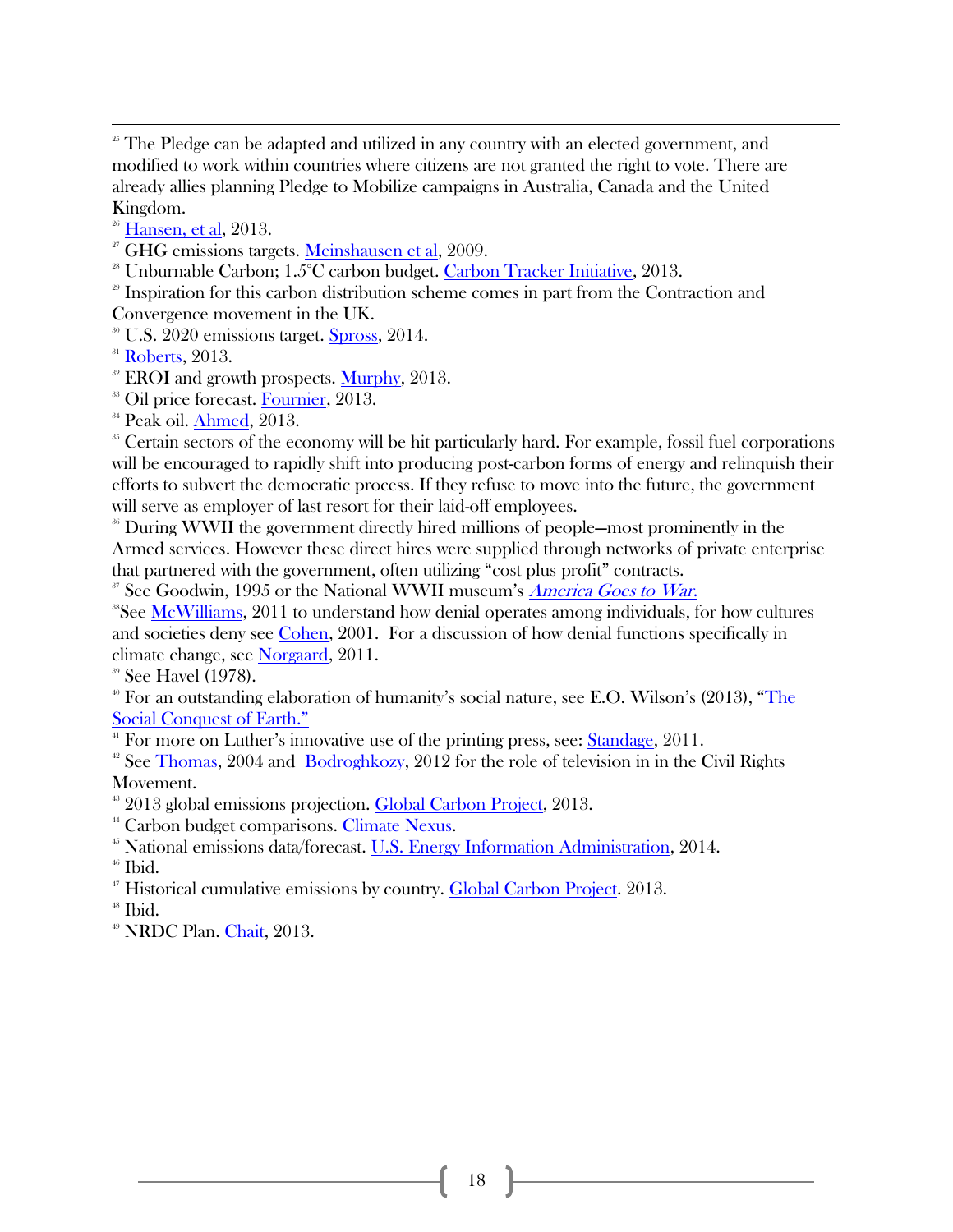## References

Appiah, A. (2010). *The honor code: How moral revolutions happen*. New York: W.W. Norton.

Bodroghkozy, A. (2012). *Equal time: Television and the civil rights movement*. Urbana: University of Illinois Press.

Brown, L. & Earth Policy Institute. (2009). [Plan B 4.0: Mobilizing to save civilization](http://www.earth-policy.org/index.php?/books/pb4). New [York: W.W. Norton.](http://www.earth-policy.org/index.php?/books/pb4)

Cohen, S. (2001). *States of denial: Knowing about atrocities and suffering*. Cambridge, UK: Polity.

Collins, M. et al, (2013) [Long-term Climate Change: Projections, Commitments and](http://www.climatechange2013.org/images/report/WG1AR5_Chapter12_FINAL.pdf)  [Irreversibility.](http://www.climatechange2013.org/images/report/WG1AR5_Chapter12_FINAL.pdf) In: Climate Change 2013: The Physical Science Basis. Contribution of Working Group I to the Fifth Assessment Report of the Intergovernmental Panel on Climate Change. Stocker, T.F et al. (eds.) Cambridge, United Kingdom and New York, NY, USA: Cambridge University Press.

Diamond, J. M. (2005). Collapse: How societies choose to fail or succeed. New York: Viking.

Friedman, T. L. (2008). Hot, flat, and crowded: Why we need a green revolution-- and how it can renew America. New York: Farrar, Straus and Giroux.

Ganz (2010) [Leading Chang: Leadership, Organization, and Social Movements.](http://leadingchangenetwork.com/files/2012/05/Chapter-19-Leading-Change-Leadership-Organization-and-Social-Movements.pdf) In Nohria, N., & Khurana, R. Handbook of leadership theory and practice: An HBS centennial colloquium on advancing leadership (509-550). Boston, Mass: Harvard Business Press.

Gilding, P. (2011). The great disruption: Why the climate crisis will bring on the end of shopping and the birth of a new world. New York: Bloomsbury Press

Gilding, P. (2012) *[The Earth is full.](http://www.cnn.com/2012/04/08/opinion/gilding-earth-limits/)* CNN.com

Gillis, J. (2013) Climate Change Seen as Posing Risk to Food Supplies. The New York Times. November  $1<sup>st</sup>$ .

Goodwin, D. K. (1994). No ordinary time: Franklin and Eleanor Roosevelt : the home front in World War II. New York: Simon & Schuster.

Hansen, J, et. Al. (2013). Assessing "Dangerous Climate Change": Required Reduction of [Carbon Emissions to Protect Young People, Future Generations and Nature](http://www.plosone.org/article/info:doi/10.1371/journal.pone.0081648). Plosone.

Havel, V. (1985). The Power of the powerless: Citizens against the state in central-eastern Europe. Armonk, N.Y: M.E. Sharpe.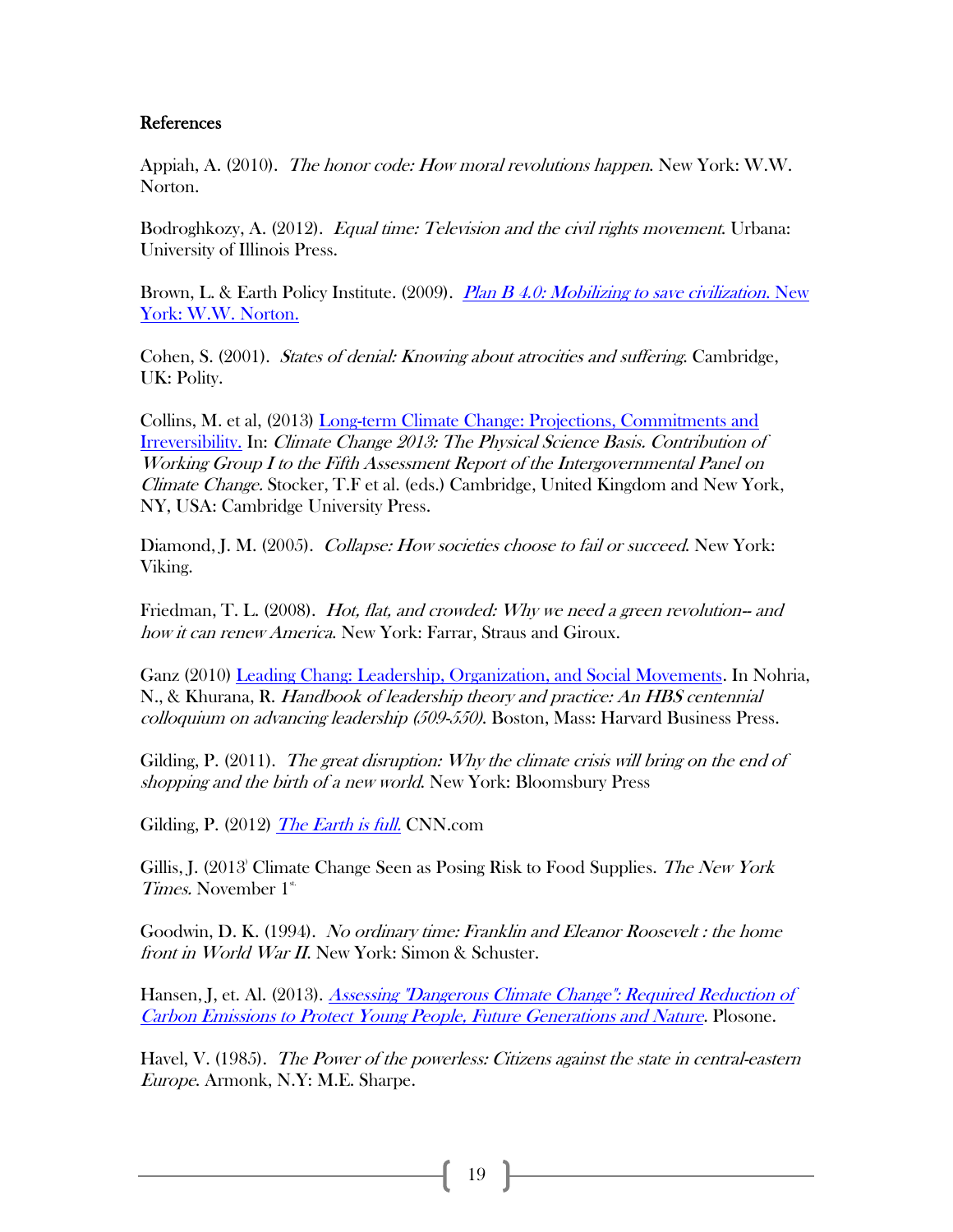Internal Displacement Monitoring Centre and Norweigan Refugee Council (2009). Monitoring Disaster Displacement in the Context of Climate Change.

Jorgen, R., & Paul, G. (2010). [The one degree war plan.](http://paulgilding.com/fileshare/p091101-The-one-degree-war-plan.pdf) Journal of Global Responsibility, 1, 1, 170-188.

McAdam, D. (1988). *Freedom Summer*. New York: Oxford University Press.

McKibben, B. (2010). *Eaarth: Making a life on a tough new planet*. New York: Times Books.

McKibben, B. (2013) *Obama Versus Physics*. Huffington Post.

McWilliams, N. (2011). Psychoanalytic diagnosis: Understanding personality structure in the clinical process. New York: Guilford Press.

Morris, A. D. (1999). A Retrospective on the Civil Rights Movement: Political and Intellectual Landmarks. Annual Review of Sociology, 25, 517-539.

NASA Earth Observatory, (2011). *[Global Temperatures.](http://earthobservatory.nasa.gov/Features/WorldOfChange/decadaltemp.php)* 

Roberts, D. (2013) [Hope and Fellowship.](http://grist.org/climate-energy/hope-and-fellowship/) Grist.

Roberts, D. (2013) What [would a 'wartime mobilization' to fight climate change look like?](http://grist.org/climate-energy/what-would-wartime-mobilization-to-fight-climate-change-look-like/) Grist.

Romm, J. (2007). Hell and high water: Global warming - the solution and the politics and what we should do. New York, NY: William Morrow.

Romm, J. (2012) [Hell is truth seen too late: WWII and climate change.](http://thinkprogress.org/climate/2012/05/23/489398/hell-is-truth-seen-too-late-wwii-climate-change/) Climate Progress. Schneider, S. 2009 Climate Change Adaptation and Mitigation. [Video of lecture.](https://www.youtube.com/watch?v=hv6m409FauU)

Smith, R. E. (1958). *[The army and economic mobilization](http://www.history.army.mil/html/books/001/1-7/CMH_Pub_1-7.pdf)*. Washington, D.C: Office of the Chief of Military History, Dept. of the Army.

Standage, T. (2011) *How Luther Went Viral*. The Economist. December 17<sup>th</sup>.

Stein, J. (2012) [The Green New Deal.](http://www.jillstein.org/green_new_deal)

Thomas, I. & William G. (2004). *Television News and the Civil Rights Struggle: The* [Views in Virginia and Mississippi](https://southernspaces.org/2004/television-news-and-civil-rights-struggle-views-virginia-and-mississippi). DigitalCommons@University of Nebraska - Lincoln.

Thomas, C. et al. (2004). [Extinction risk from climate change.](http://www.nature.com/nature/journal/v427/n6970/full/nature02121.html) Nature, 427, 6970, 145-8.

US Department of Agriculture: Walthall, C. et al. (2013). *Climate change and agriculture* [in the United States: Effects and adaptation](http://www.usda.gov/oce/climate_change/effects_2012/CC%20and%20Agriculture%20Report%20(02-04-2013)b.pdf). Washington, D.C: Dept. of Agriculture.